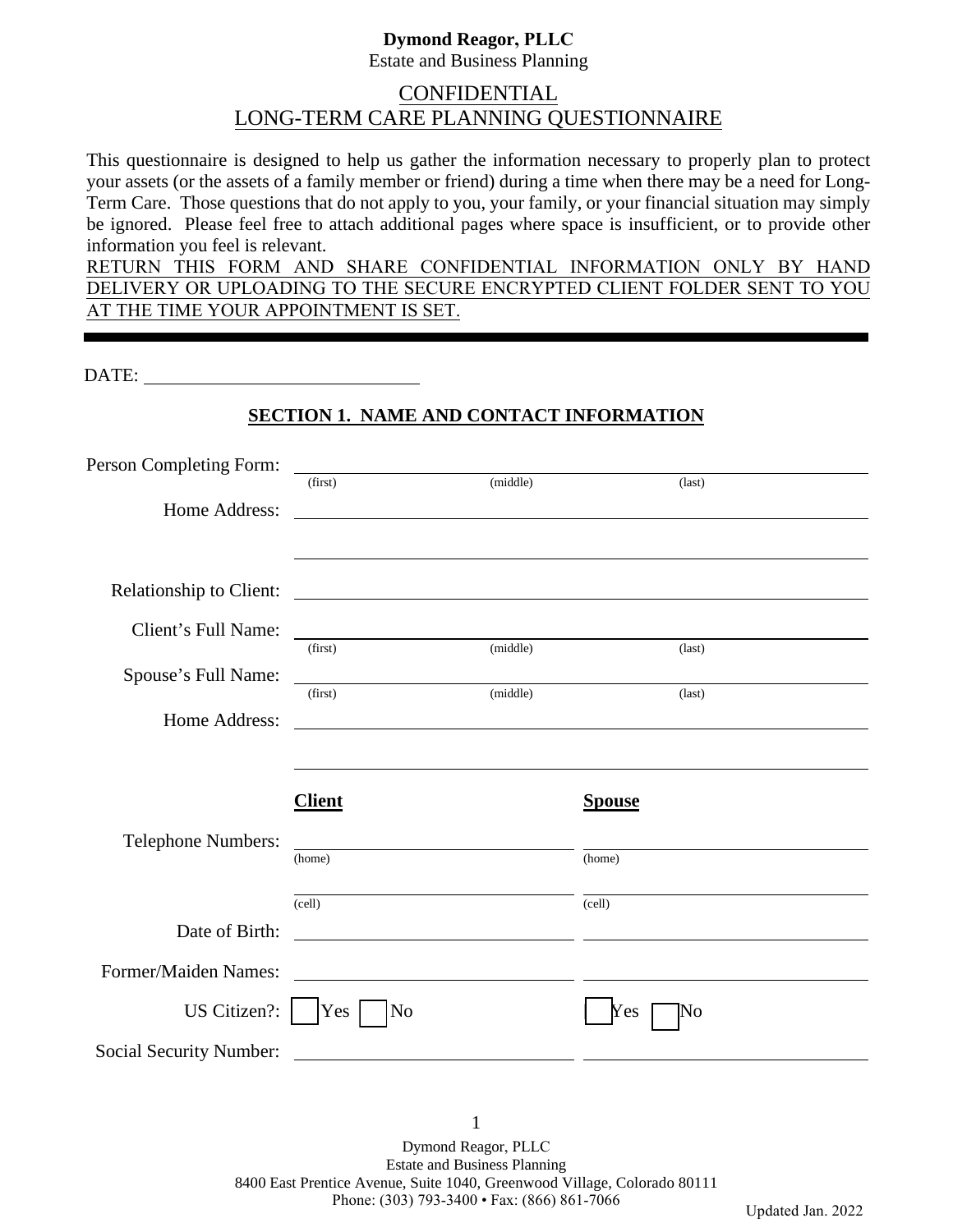|           | <b>Military Service:</b>                  |                                                                                                                       |                     |
|-----------|-------------------------------------------|-----------------------------------------------------------------------------------------------------------------------|---------------------|
|           | Date of Death:                            | <u> 1989 - Johann Harry Harry Harry Harry Harry Harry Harry Harry Harry Harry Harry Harry Harry Harry Harry Harry</u> |                     |
|           |                                           | <b>SECTION 2. MARITAL INFORMATION</b>                                                                                 |                     |
|           |                                           |                                                                                                                       |                     |
| A.        | Date of Marriage:                         |                                                                                                                       |                     |
| <b>B.</b> | Place of Marriage:                        | (state or province)<br>(city)                                                                                         |                     |
|           | C. Client's Former Spouses:               |                                                                                                                       | (country)           |
| 1.        |                                           |                                                                                                                       |                     |
|           | (name of former spouse)                   | (date of marriage)                                                                                                    | (place of marriage) |
|           | (year terminated)                         | Divorce<br>Death<br>mow lerminated)                                                                                   |                     |
|           | Yes<br>No                                 |                                                                                                                       |                     |
|           | $\frac{1}{\sin \pi \sin \pi}$             | (if still living, describe relationship)                                                                              |                     |
| 2.        | (name of former spouse)                   | (date of marriage)                                                                                                    | (place of marriage) |
|           |                                           | Divorce<br>Death<br><del>mow</del> terminated)                                                                        |                     |
|           | (year terminated)<br>Yes<br>No            |                                                                                                                       |                     |
|           | $(\overline{\text{sum}} \text{ living?})$ | (if still living, describe relationship)                                                                              |                     |
| 3.        | (name of former spouse)                   | (date of marriage)                                                                                                    | (place of marriage) |
|           |                                           | Death<br>Divorce                                                                                                      |                     |
|           | (year terminated)                         | now terminated)                                                                                                       |                     |
|           | Yes<br>Ńо<br><del>sun l</del> iving?)     | (if still living, describe relationship)                                                                              |                     |
|           | D. Spouse's Former Spouses:               |                                                                                                                       |                     |
|           |                                           |                                                                                                                       |                     |
| 1.        | (name of former spouse)                   | (date of marriage)                                                                                                    | (place of marriage) |
|           | (year terminated)                         | <b>Death</b><br>Divorce<br>(how terminated)                                                                           |                     |
|           | Yes<br>No                                 |                                                                                                                       |                     |
|           | (still living?)                           | (if still living, describe relationship)                                                                              |                     |
| 2.        | (name of former spouse)                   | (date of marriage)                                                                                                    | (place of marriage) |
|           |                                           | Divorce<br>Death                                                                                                      |                     |
|           | (year terminated)<br>Yes<br>No            | (how terminated)                                                                                                      |                     |
|           | (still living?)                           | (if still living, describe relationship)                                                                              |                     |

2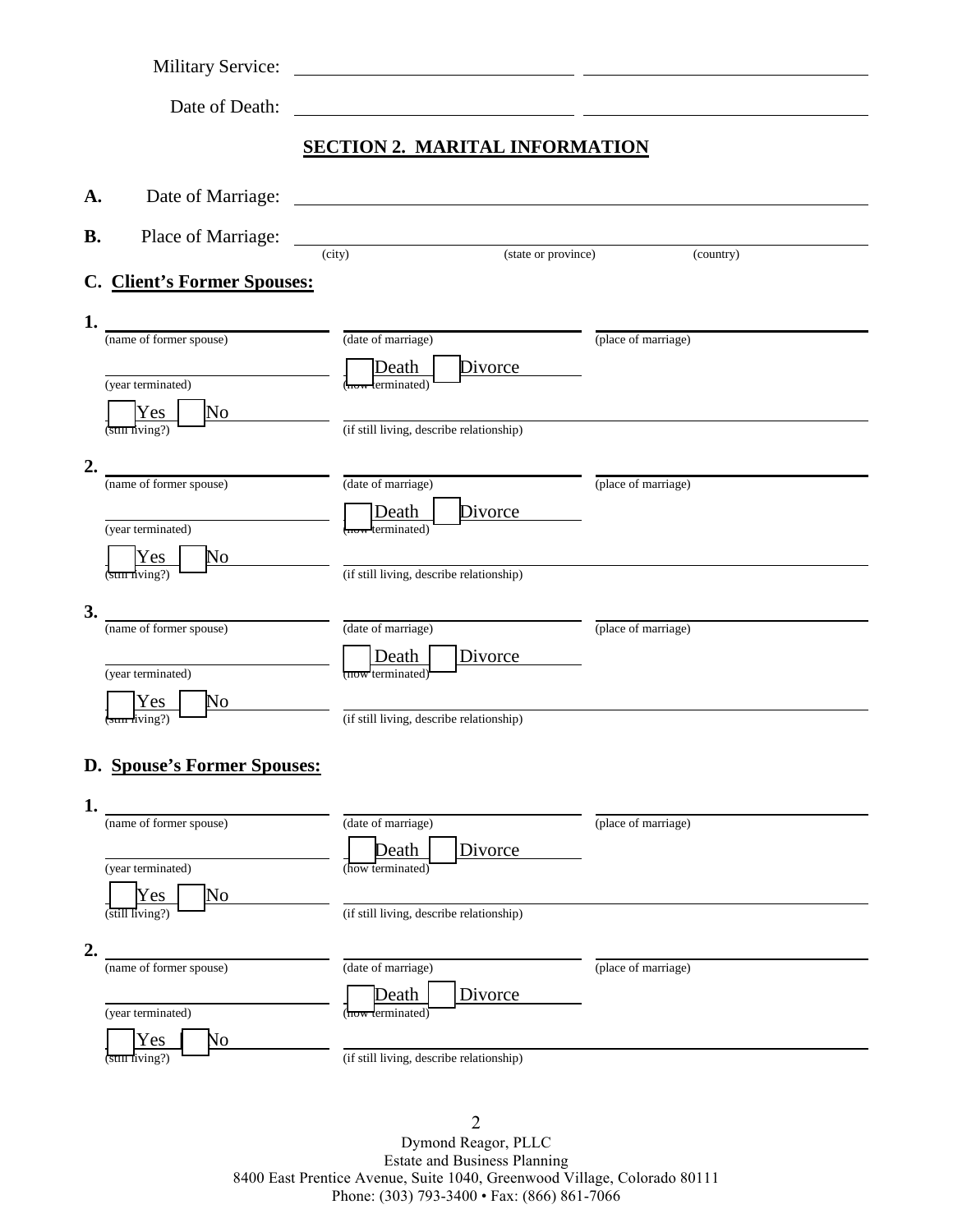| (name of former spouse)                                                                                             | (date of marriage)                                                                                                                        | (place of marriage)       |
|---------------------------------------------------------------------------------------------------------------------|-------------------------------------------------------------------------------------------------------------------------------------------|---------------------------|
|                                                                                                                     | Divorce<br>Death                                                                                                                          |                           |
| (year terminated)                                                                                                   | (how terminated)                                                                                                                          |                           |
| No<br>Yes<br>(s <del>un n</del> ving?)                                                                              | (if still living, describe relationship)                                                                                                  |                           |
|                                                                                                                     |                                                                                                                                           |                           |
|                                                                                                                     | <b>SECTION 3. CHILDREN</b>                                                                                                                |                           |
|                                                                                                                     | List all children. Copy and attach additional pages, if needed.                                                                           | Total number of children: |
|                                                                                                                     |                                                                                                                                           |                           |
|                                                                                                                     |                                                                                                                                           |                           |
| (name of child)                                                                                                     | (date of birth)                                                                                                                           | (social security number)  |
| Parent:<br>Client                                                                                                   | Both<br>Spouse                                                                                                                            |                           |
|                                                                                                                     |                                                                                                                                           |                           |
| (current address)                                                                                                   |                                                                                                                                           | (phone number)            |
| <b>Adopted</b>                                                                                                      |                                                                                                                                           |                           |
| (date of adoption)                                                                                                  | (court granting adoption)                                                                                                                 |                           |
|                                                                                                                     |                                                                                                                                           |                           |
| Deceased                                                                                                            | Yes                                                                                                                                       | No                        |
| (date of death)                                                                                                     | (child has surviving children?)                                                                                                           |                           |
|                                                                                                                     |                                                                                                                                           |                           |
|                                                                                                                     | (Describe this child -- does he or she have "special needs"? Consider health and general financial status, including needs and abilities) |                           |
|                                                                                                                     |                                                                                                                                           |                           |
|                                                                                                                     |                                                                                                                                           |                           |
|                                                                                                                     |                                                                                                                                           |                           |
|                                                                                                                     | (date of birth)                                                                                                                           | (social security number)  |
| Client                                                                                                              | <b>Both</b><br>Spouse                                                                                                                     |                           |
|                                                                                                                     |                                                                                                                                           |                           |
|                                                                                                                     |                                                                                                                                           | (phone number)            |
| Adopted                                                                                                             |                                                                                                                                           |                           |
| (date of adoption)                                                                                                  | (court granting adoption)                                                                                                                 |                           |
| (Use additional pages, if needed)<br>(name of child)<br>Parent:<br>(current address)<br>Deceased<br>(date of death) | Yes<br>(child has surviving children?)                                                                                                    | No                        |

(Use additional pages, if needed)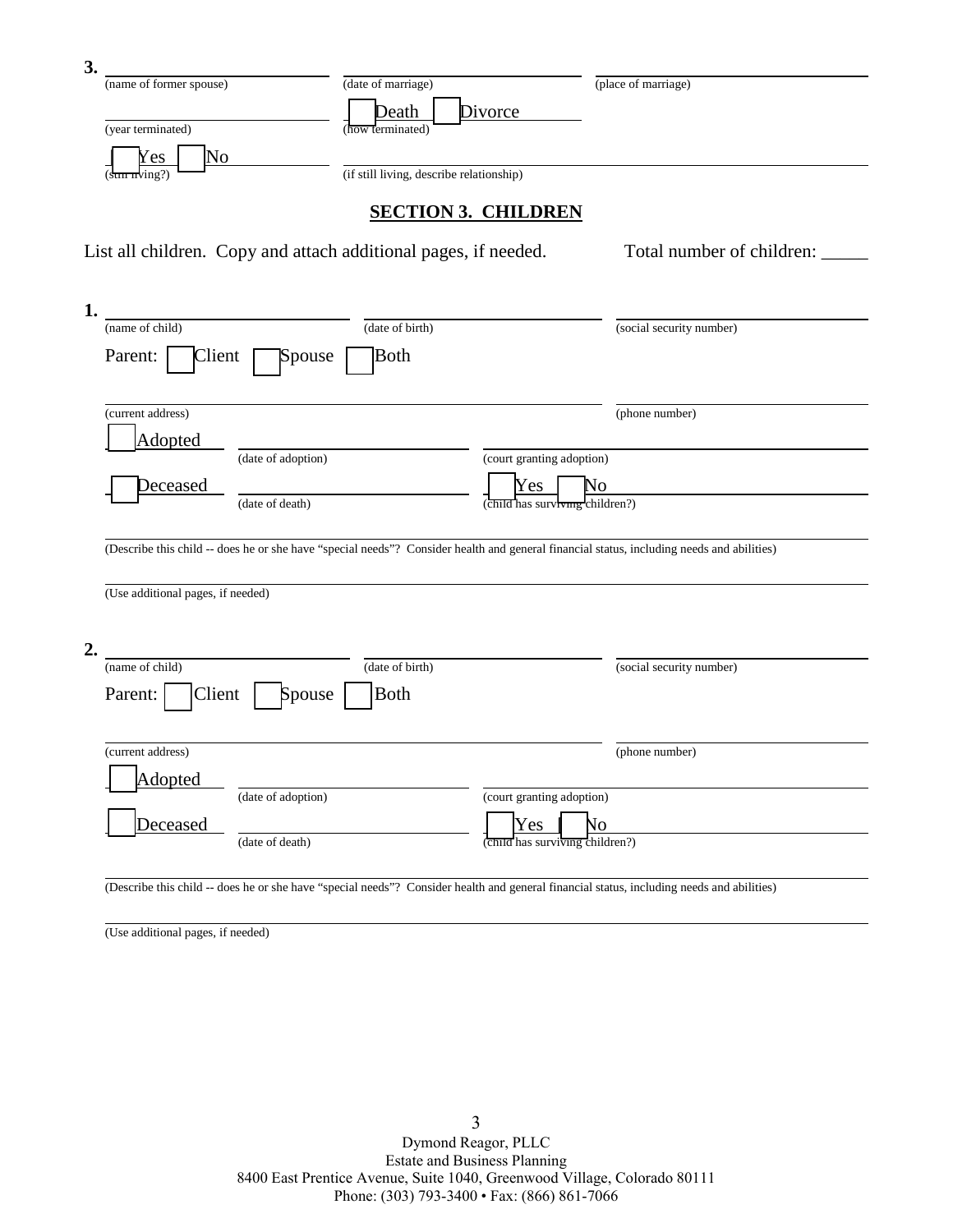| 3. |                                                                                                                                           |                 |                                                                 |                          |
|----|-------------------------------------------------------------------------------------------------------------------------------------------|-----------------|-----------------------------------------------------------------|--------------------------|
|    | (name of child)                                                                                                                           | (date of birth) |                                                                 | (social security number) |
|    | Spouse<br>Parent:<br>Client                                                                                                               | <b>Both</b>     |                                                                 |                          |
|    |                                                                                                                                           |                 |                                                                 |                          |
|    | (current address)                                                                                                                         |                 |                                                                 | (phone number)           |
|    | Adopted                                                                                                                                   |                 |                                                                 |                          |
|    | (date of adoption)                                                                                                                        |                 | (court granting adoption)                                       |                          |
|    | <u>Deceased</u>                                                                                                                           |                 | Yes<br>No                                                       |                          |
|    | (date of death)                                                                                                                           |                 | (c <del>hinu h</del> as surviving children?)                    |                          |
|    |                                                                                                                                           |                 |                                                                 |                          |
|    | (Describe this child -- does he or she have "special needs"? Consider health and general financial status, including needs and abilities) |                 |                                                                 |                          |
|    |                                                                                                                                           |                 |                                                                 |                          |
|    | (Use additional pages, if needed)                                                                                                         |                 |                                                                 |                          |
|    |                                                                                                                                           |                 |                                                                 |                          |
| 4. |                                                                                                                                           |                 |                                                                 |                          |
|    | (name of child)                                                                                                                           | (date of birth) |                                                                 | (social security number) |
|    | Spouse<br>Parent:<br>Client                                                                                                               | <b>Both</b>     |                                                                 |                          |
|    |                                                                                                                                           |                 |                                                                 |                          |
|    | (current address)                                                                                                                         |                 |                                                                 | (phone number)           |
|    |                                                                                                                                           |                 |                                                                 |                          |
|    | Adopted<br>(date of adoption)                                                                                                             |                 | (court granting adoption)                                       |                          |
|    | Deceased                                                                                                                                  |                 | Yes<br>No                                                       |                          |
|    | (date of death)                                                                                                                           |                 | (children?)                                                     |                          |
|    |                                                                                                                                           |                 |                                                                 |                          |
|    | (Describe this child -- does he or she have "special needs"? Consider health and general financial status, including needs and abilities) |                 |                                                                 |                          |
|    |                                                                                                                                           |                 |                                                                 |                          |
|    | (Use additional pages, if needed)                                                                                                         |                 |                                                                 |                          |
|    |                                                                                                                                           |                 |                                                                 |                          |
| 5. |                                                                                                                                           |                 |                                                                 |                          |
|    | (name of child)                                                                                                                           | (date of birth) |                                                                 | (social security number) |
|    | Client<br>Spouse<br>Parent:                                                                                                               | Both            |                                                                 |                          |
|    |                                                                                                                                           |                 |                                                                 |                          |
|    |                                                                                                                                           |                 |                                                                 |                          |
|    | (current address)                                                                                                                         |                 |                                                                 | (phone number)           |
|    | <b>Adopted</b><br>(date of adoption)                                                                                                      |                 | (court granting adoption)                                       |                          |
|    |                                                                                                                                           |                 |                                                                 |                          |
|    | Deceased<br>(date of death)                                                                                                               |                 | No<br>Yes<br>$\overline{\text{child}}$ has surviving children?) |                          |
|    |                                                                                                                                           |                 |                                                                 |                          |
|    | (Describe this child -- does he or she have "special needs"? Consider health and general financial status, including needs and abilities) |                 |                                                                 |                          |

(Use additional pages, if needed)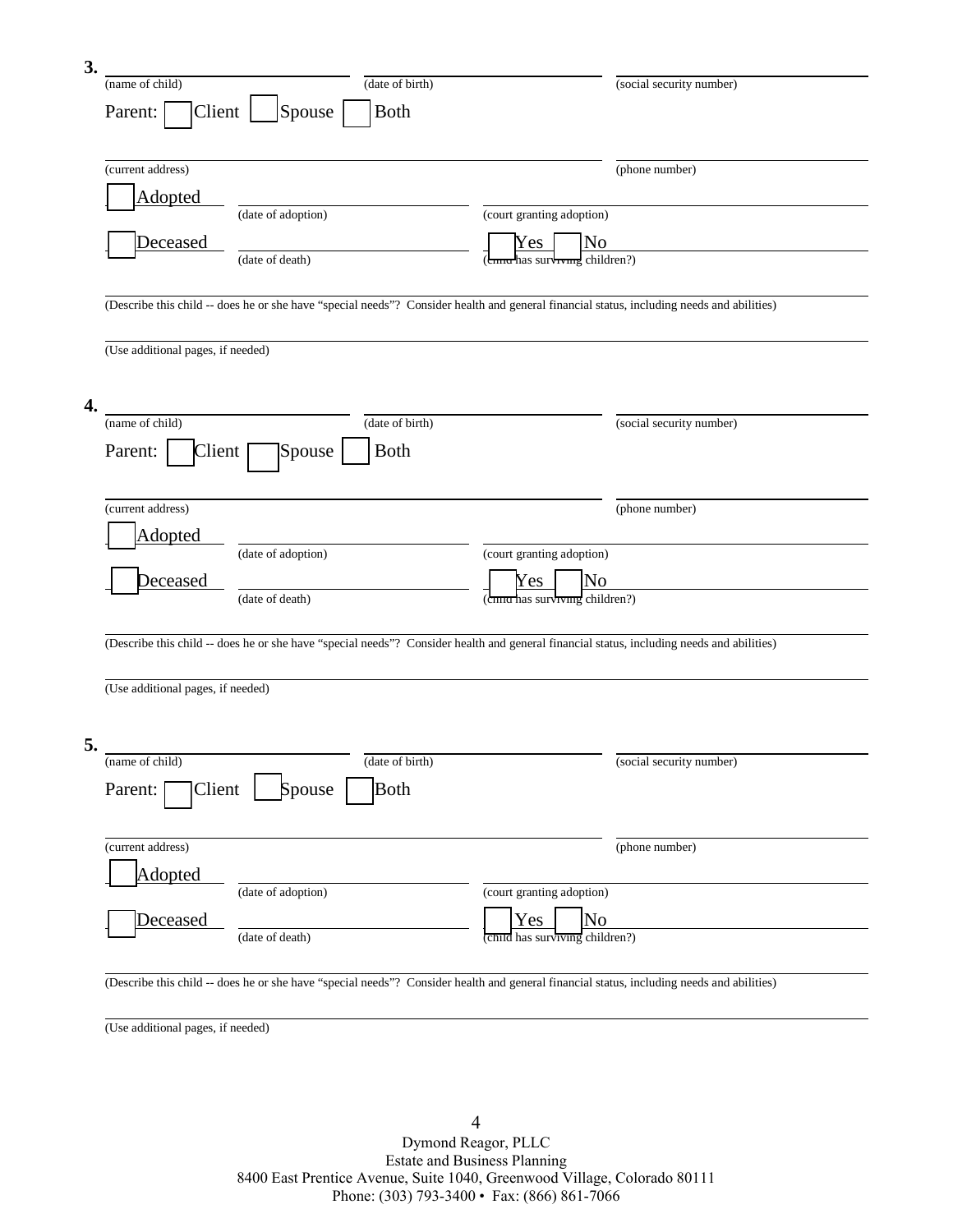| 6.<br>(name of child)<br>Client<br>Parent: | (date of birth)<br>Both<br>Spouse | (social security number)                                                                                                                  |
|--------------------------------------------|-----------------------------------|-------------------------------------------------------------------------------------------------------------------------------------------|
| (current address)<br>Adopted               |                                   | (phone number)                                                                                                                            |
|                                            | (date of adoption)                | (court granting adoption)                                                                                                                 |
| Deceased<br>(date of death)                |                                   | Yes<br>No<br>(coma has surviving children?)                                                                                               |
|                                            |                                   | (Describe this child -- does he or she have "special needs"? Consider health and general financial status, including needs and abilities) |

(Use additional pages, if needed)

# **SECTION 4. DISPOSITIVE PLANNING**

In general, to whom and how do you want your property distributed upon your death? Think about your family members, friends, former benefactors, and charities, such as public benefit nonprofit organizations, educational or religious organizations. *Please note that we expect that this will be completed during our first conference with you regarding estate planning. You may want to use this section as items to consider before our conference.*

Consider to whom your property should go if your first-choice beneficiaries do not survive you, or - if your property is left in Trust - if they do not survive until complete distribution is made (i.e., charities, other siblings, spouse of child, etc.).

| A. First-choice beneficiaries:   Spouse   Children   Spouse and Children              | Other                                              |
|---------------------------------------------------------------------------------------|----------------------------------------------------|
| <b>B.</b> Second-choice beneficiaries: <b>Spouse</b>   Children   Spouse and Children | <b>Other</b>                                       |
| <b>C.</b> Third-choice beneficiaries:                                                 | Spouse   Children   Spouse and Children  <br>Other |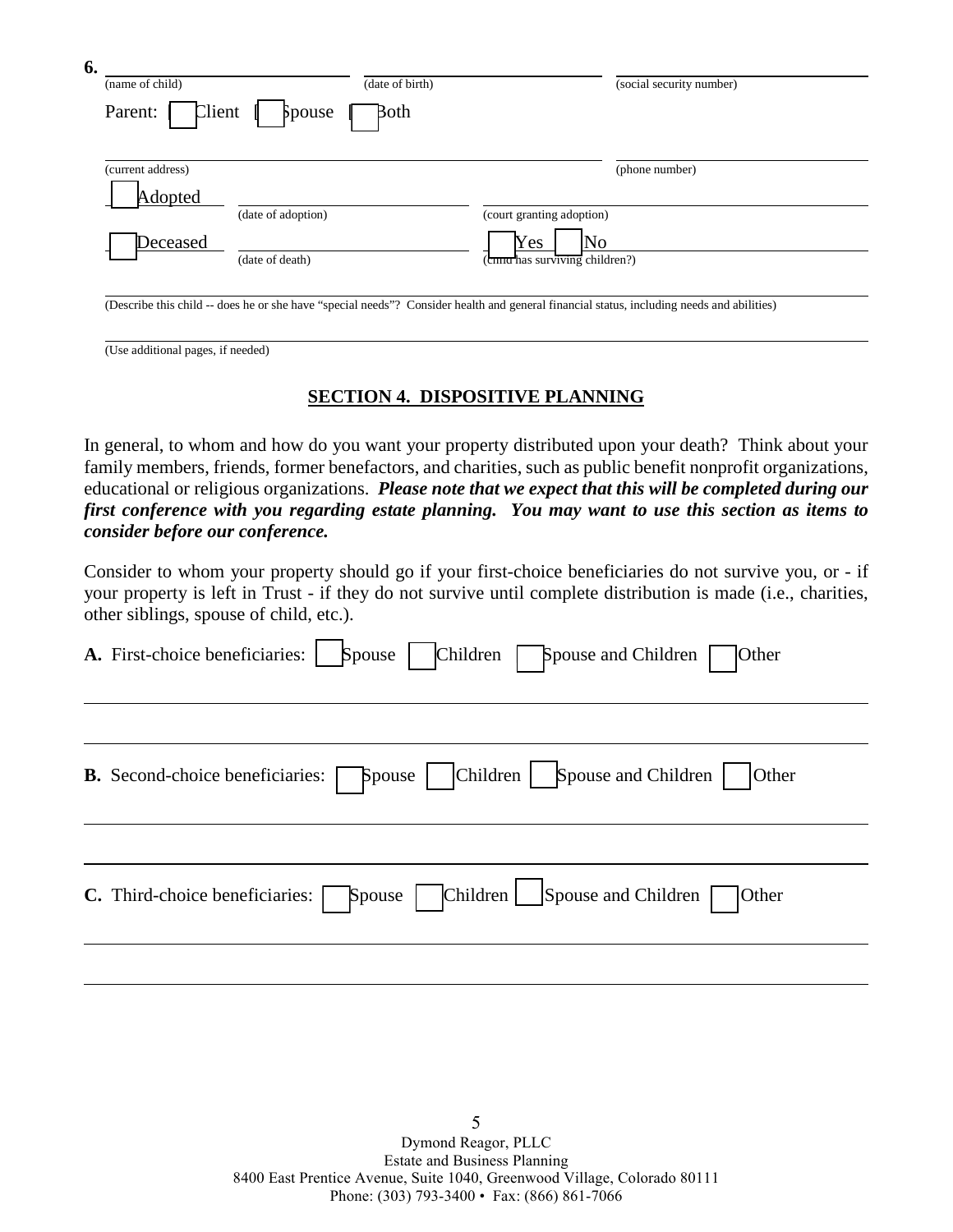**E.** Any specific gifts of special articles, such as art or jewelry?

**F.** Any specific disposition of household and personal effects?

**G.** Other information you think is important to your estate planning:

## **SECTION 5. FIDUCIARIES**

Please consider the who you want to handle your affairs when you cannot. *We will discuss this section at our conference and will assist you with the completion.*

| A. EXECUTORS (Co-Executors Act:                                                                                           | <b>Separately or</b><br><b>Jointly)</b> |
|---------------------------------------------------------------------------------------------------------------------------|-----------------------------------------|
| 1.<br>(name)                                                                                                              | (relationship)                          |
| (current address)                                                                                                         | (phone number)                          |
| 2.<br>$\Omega$ -Executor with Previous Name (May surviving Co-Executor act alone?)<br>Successor Executor<br><sub>or</sub> | (relationship)<br>Yes<br>No)            |
| (current address)                                                                                                         | (phone number)                          |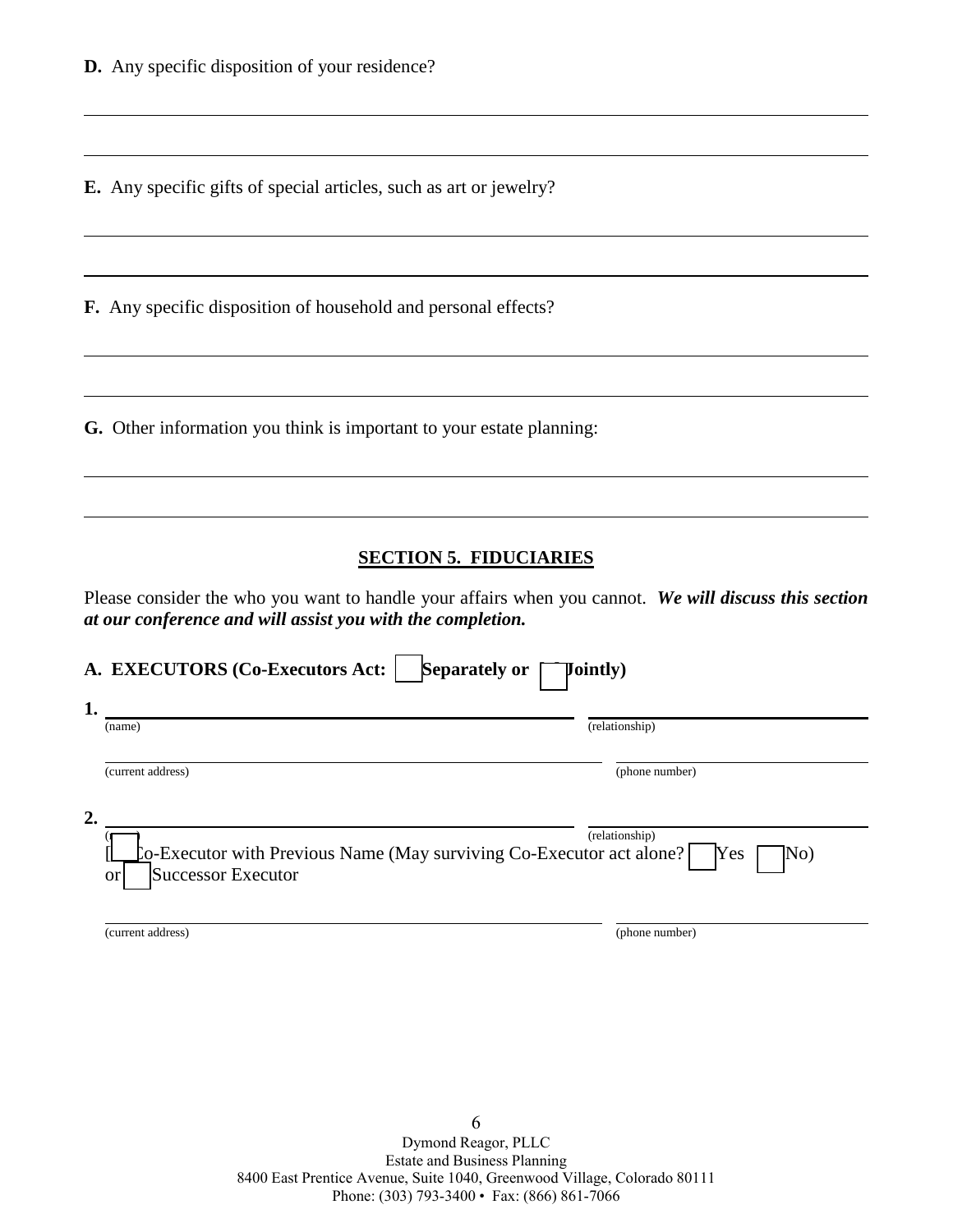| 3.           |                                                                                                                   |                                       |
|--------------|-------------------------------------------------------------------------------------------------------------------|---------------------------------------|
|              | (name)<br>Co-Executor with Previous Name (May surviving Co-Executor act alone?<br>Successor Executor<br><b>or</b> | (relationship)<br>$\rm No)$<br>Yes    |
|              | (current address)                                                                                                 | (phone number)                        |
| 4.           | (name)<br>Co-Executor with Previous Name (May surviving Co-Executor act alone?<br>Successor Executor<br>or        | $(\text{relationship})$<br>No)<br>Yes |
|              | (current address)                                                                                                 | (phone number)                        |
|              | B. TRUSTEES (Co-Trustees Act: [ ] Separately or [ ] Jointly)                                                      |                                       |
| $\mathbf{1}$ | (name)                                                                                                            | (relationship)                        |
|              | (current address)                                                                                                 | (phone number)                        |
| 2.           | (name)<br>Co-Trustee with Previous Name (May surviving Co-Trustee act alone?<br><b>Successor Trustee</b><br>or    | (relationship)<br>No)<br>Yes          |
|              | (current address)                                                                                                 | (phone number)                        |
| 3.           | (name)<br>Co-Trustee with Previous Name (May surviving Co-Trustee act alone?<br><b>Successor Trustee</b><br>or    | (relationship)<br>No)<br>Yes          |
|              | (current address)                                                                                                 | (phone number)                        |
| 4.           |                                                                                                                   |                                       |
|              | (name)<br>Co-Trustee with Previous Name (May surviving Co-Trustee act alone?<br><b>Successor Trustee</b>          | (relationship)<br>Yes<br>No)          |
|              | (current address)                                                                                                 | (phone number)                        |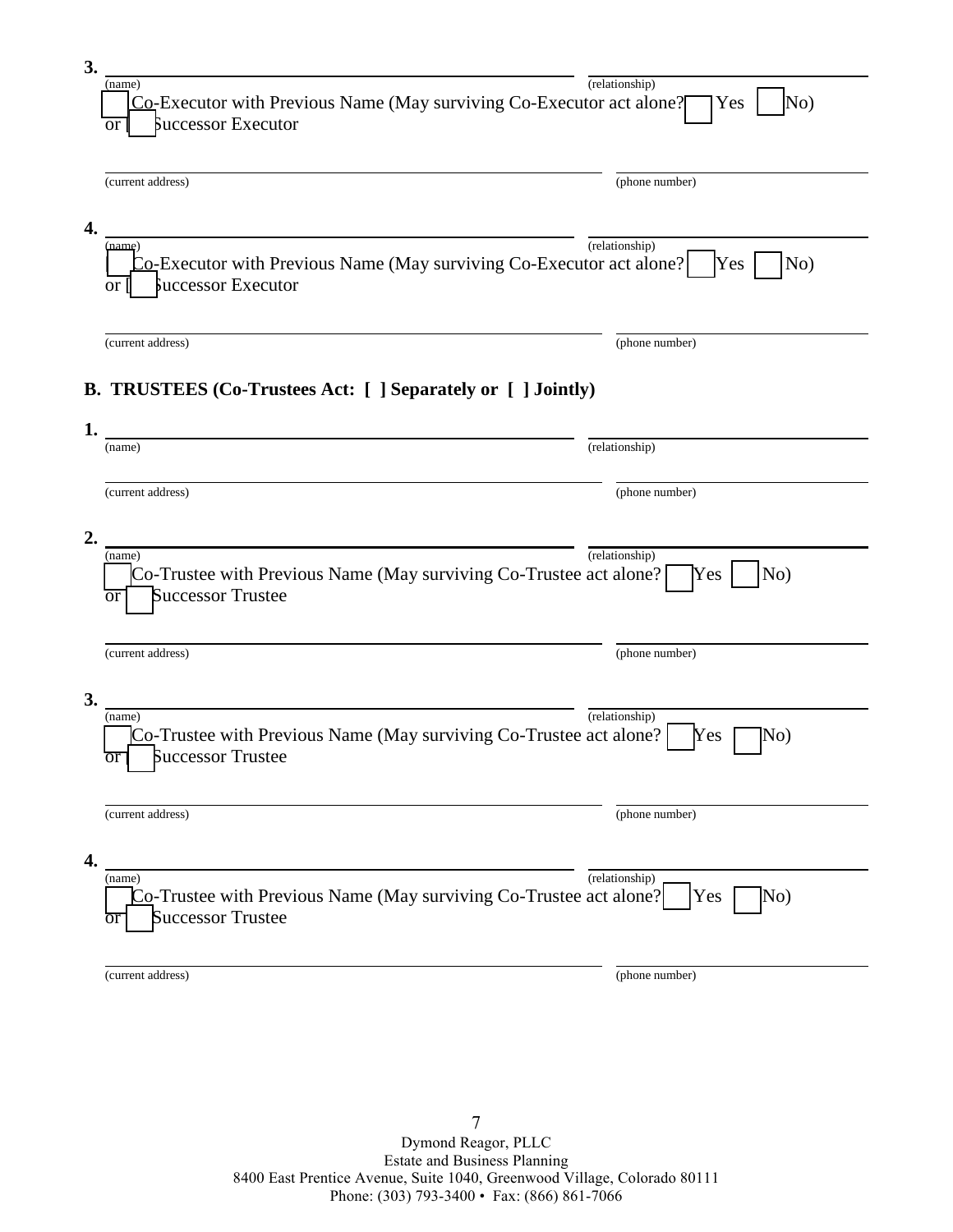# **C. GUARDIANS OF MINOR CHILDREN (Co-Guardians Act: [ ] Separately or [ ] Jointly)**

| 1. |                                                                                                                   |                                       |
|----|-------------------------------------------------------------------------------------------------------------------|---------------------------------------|
|    | (name)                                                                                                            | (relationship)                        |
|    | (current address)                                                                                                 | (phone number)                        |
| 2. |                                                                                                                   |                                       |
|    | name<br>Co-Guardian with Previous Name (May surviving Co-Guardian act alone?<br><b>Successor Guardian</b><br>Оľ   | (relationship)<br>No)<br>Yes          |
|    | (current address)                                                                                                 | (phone number)                        |
| 3. |                                                                                                                   | (relationship)                        |
|    | (name)<br>Co-Guardian with Previous Name (May surviving Co-Guardian act alone?<br><b>Successor Guardian</b><br>or | No)<br>Yes                            |
|    | (current address)                                                                                                 | (phone number)                        |
| 4. |                                                                                                                   |                                       |
|    | (name)<br>Co-Guardian with Previous Name (May surviving Co-Guardian act alone?<br>Successor Guardian<br>or        | $(\text{relationship})$<br>Yes<br>No) |
|    | (current address)                                                                                                 | (phone number)                        |
|    | D. AGENTS UNDER POWER OF ATTORNEY (Co-Agents Act: [ ] Separately or [ ] Jointly)                                  |                                       |
| 1. |                                                                                                                   |                                       |
|    | (name)                                                                                                            | $(\text{relationship})$               |
|    | (current address)                                                                                                 | (phone number)                        |
| 2. |                                                                                                                   |                                       |
|    | (name)<br>Co-Agent with Previous Name (May surviving Co-Agent act alone?<br><b>Successor Agent</b><br>or          | (relationship)<br>No)<br>Yes          |
|    | (current address)                                                                                                 | (phone number)                        |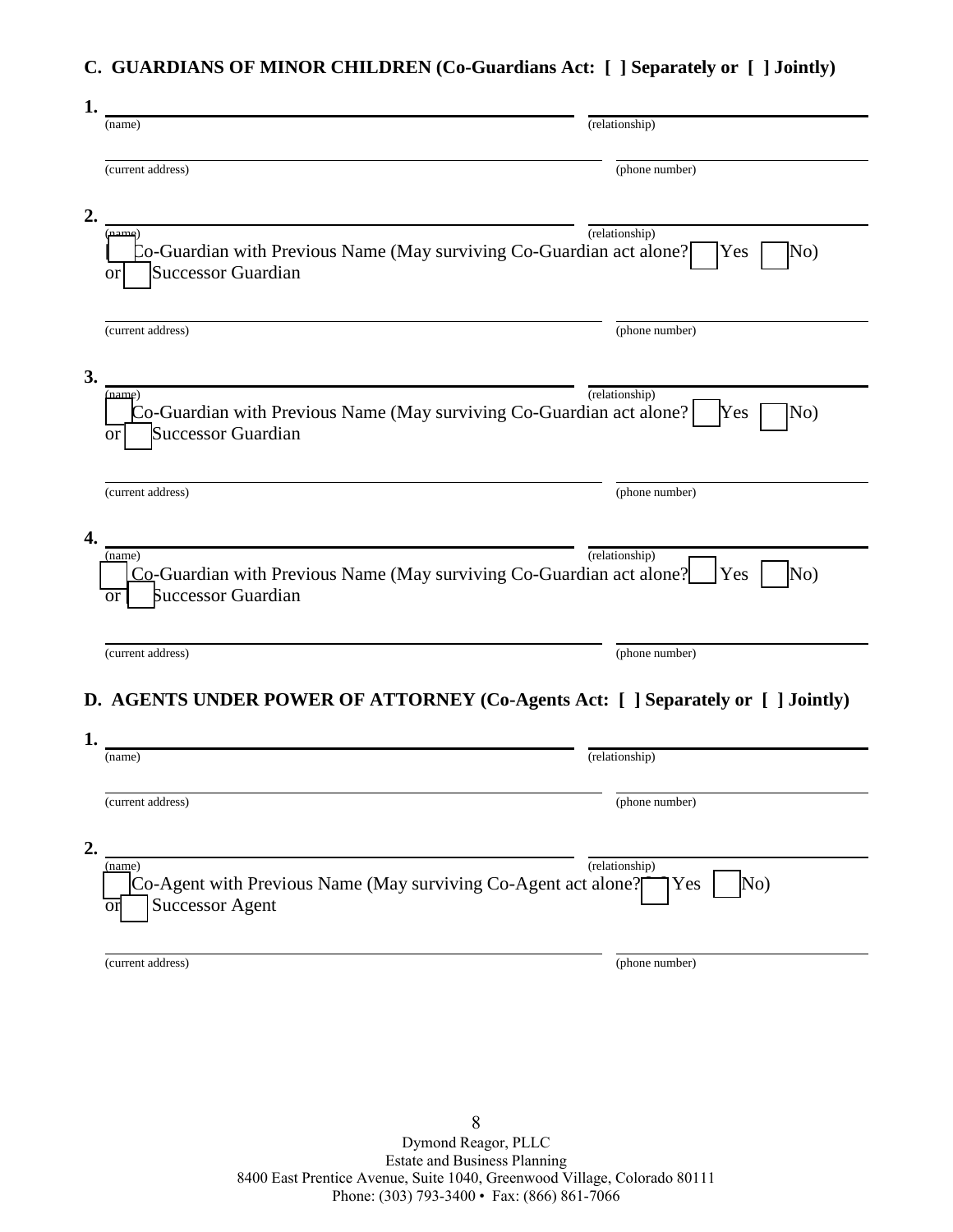| 3. |                                                                                                 |                                       |
|----|-------------------------------------------------------------------------------------------------|---------------------------------------|
|    | (name)<br>Co-Agent with Previous Name (May surviving Co-Agent act alone?<br>uccessor Agent<br>ா | $(\text{relationship})$<br>No)<br>Yes |
|    | (current address)                                                                               | (phone number)                        |
| 4. | (name)                                                                                          | (relationship)                        |
|    | Agent with Previous Name (May surviving Co-Agent act alone?<br>Successor Agent<br>or            | No)<br>Yes                            |
|    | (current address)                                                                               | (phone number)                        |
|    | E. AGENTS UNDER HEALTH CARE POWER OF ATTORNEY                                                   |                                       |
| 1. |                                                                                                 |                                       |
|    | (name)                                                                                          | (relationship)                        |
|    | (current address)                                                                               | (phone number)                        |
| 2. |                                                                                                 |                                       |
|    | (name)                                                                                          | (relationship)                        |
|    | (current address)                                                                               | (phone number)                        |
| 3. |                                                                                                 |                                       |
|    | (name)                                                                                          | (relationship)                        |
|    | (current address)                                                                               | (phone number)                        |
| 4. |                                                                                                 |                                       |
|    | (name)                                                                                          | (relationship)                        |
|    | (current address)                                                                               | (phone number)                        |

# **SECTION 6. HEALTH-RELATED PROBLEMS**

Please describe any specific health-related problems.

# **A. Client**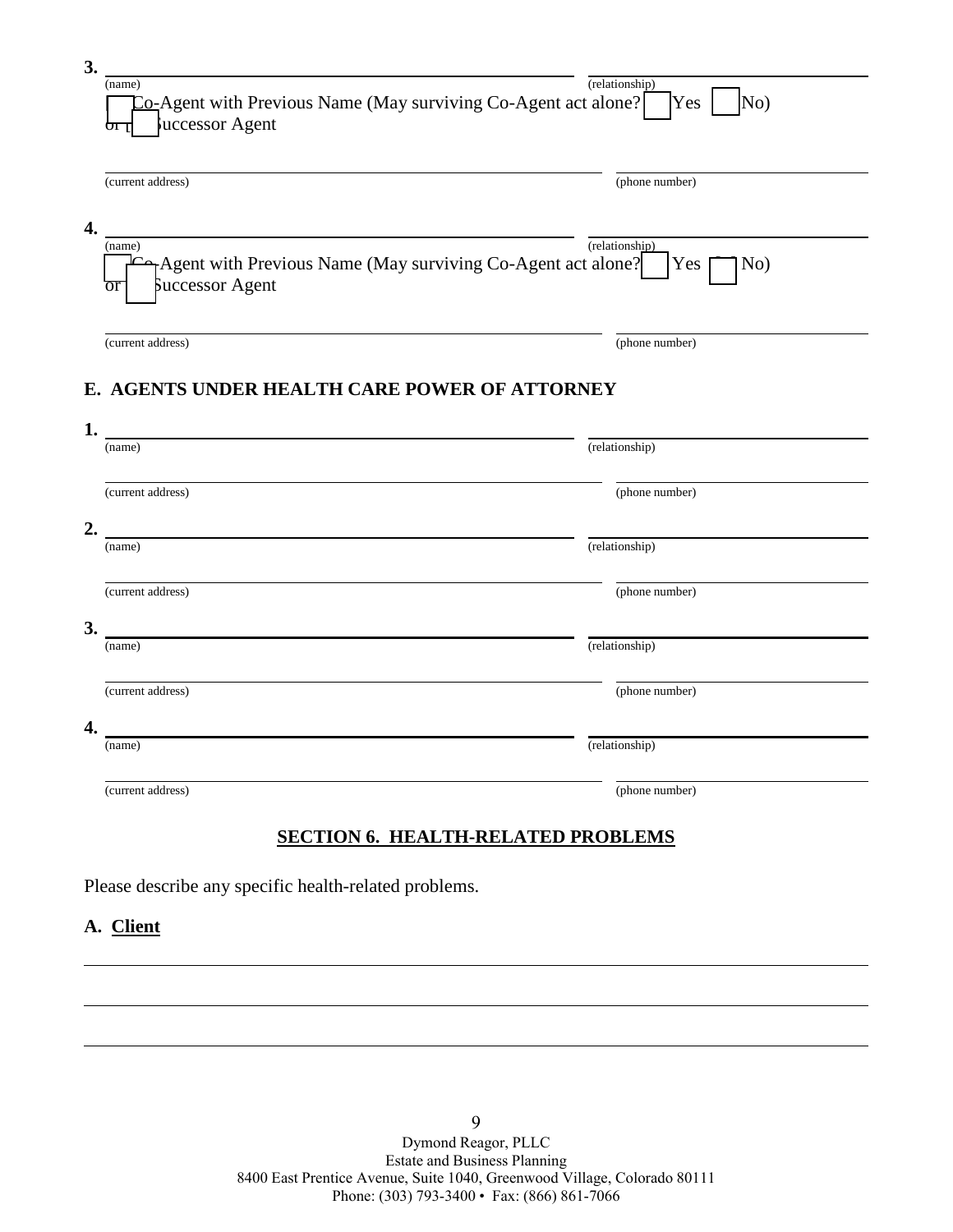# **SECTION 7. CAPACITY**

## **A. MEMORY AND UNDERSTANDING**

Are there any known problems with memory or understanding?

| Client: | <b>Yes</b> | lNo |
|---------|------------|-----|
| Spouse: | Yes        | lNo |

If yes, please explain:

## **B. OTHER ISSUES**

| Client | spouse         |
|--------|----------------|
| Yes    | Yes            |
| No     | N <sub>0</sub> |
| Yes    | N <sub>o</sub> |
| No     | Yes            |
| Yes    | Yes            |
| No     | No             |
| Yes    | No             |
| No     | <b>Y</b> es    |
| Yes    | Yes            |
|        |                |

# **SECTION 8. PHYSICIAN INFORMATION**

Please list the name, specialty, address, and phone number of your primary physician.

|                   | <b>Client</b> | <b>Spouse</b> |
|-------------------|---------------|---------------|
| Physician's Name: |               |               |
| Specialty:        |               |               |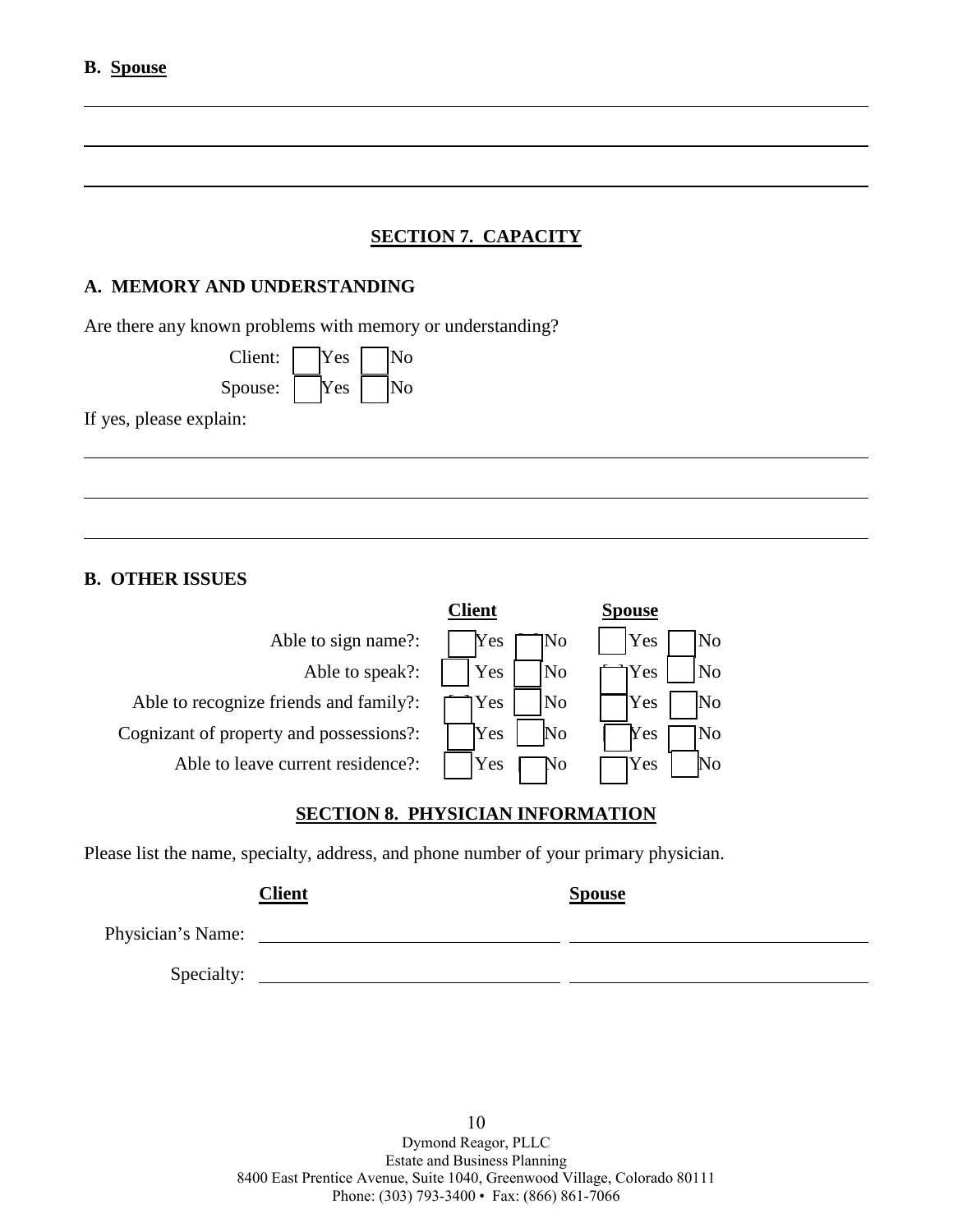|                | Address:                                                          | <u> 2000 - Andrea State Barbara, amerikan personal dan personal dan personal dan personal dan personal dan personal dan personal dan personal dan personal dan personal dan personal dan personal dan personal dan personal dan </u> |
|----------------|-------------------------------------------------------------------|--------------------------------------------------------------------------------------------------------------------------------------------------------------------------------------------------------------------------------------|
|                |                                                                   | <u> 1989 - Andrea Santa Alemania, amerikana popularna popularna a strategicka popularna a strategicka popularna a</u>                                                                                                                |
|                | <b>Business Phone:</b>                                            | <u> 1989 - Johann John Stone, mars et al. 1989 - John Stone, mars et al. 1989 - John Stone, mars et al. 1989 - Joh</u>                                                                                                               |
|                |                                                                   | <b>SECTION 9. RESIDENCE -- OWNED</b>                                                                                                                                                                                                 |
| A.             |                                                                   |                                                                                                                                                                                                                                      |
| <b>B.</b>      |                                                                   | How is title held?                                                                                                                                                                                                                   |
|                |                                                                   | PLEASE PROVIDE A COPY OF THE DEED AND MOST RECENT TAX BILL                                                                                                                                                                           |
| $\mathbf{C}$ . |                                                                   | Fair Market Value: \$                                                                                                                                                                                                                |
| D.             |                                                                   | Mortgage Balance: \$                                                                                                                                                                                                                 |
|                |                                                                   | Is it a Reverse Annuity Mortgage (RAM)?   Yes  <br> No                                                                                                                                                                               |
|                |                                                                   |                                                                                                                                                                                                                                      |
| Е.             | Single Family Residence? $\Box$ Yes $\Box$ No                     |                                                                                                                                                                                                                                      |
|                |                                                                   | <b>F.</b> If the property is <u>rental property</u> , please provide the following:                                                                                                                                                  |
|                | Number of units:<br>1.                                            | <u> 1989 - Andrea State Barbara, amerikan personal di sebagai personal di sebagai personal di sebagai personal di</u>                                                                                                                |
|                | 2. Currently being rented?   Yes                                  | $\mathbb{N}^{\text{o}}$                                                                                                                                                                                                              |
|                | 3. Are tenants under lease? $\begin{bmatrix} \n\end{bmatrix}$ Yes | No                                                                                                                                                                                                                                   |
|                | G. If the property was purchased, please provide the following:   |                                                                                                                                                                                                                                      |
|                | 1.                                                                |                                                                                                                                                                                                                                      |
|                | 2.                                                                | Purchase Price: <u>\$</u>                                                                                                                                                                                                            |
|                | H. If the property was inherited, please provide the following:   |                                                                                                                                                                                                                                      |
|                | 1.                                                                | Month/Year Inherited:                                                                                                                                                                                                                |
|                | 2.                                                                | Value when Inherited: $\frac{1}{2}$                                                                                                                                                                                                  |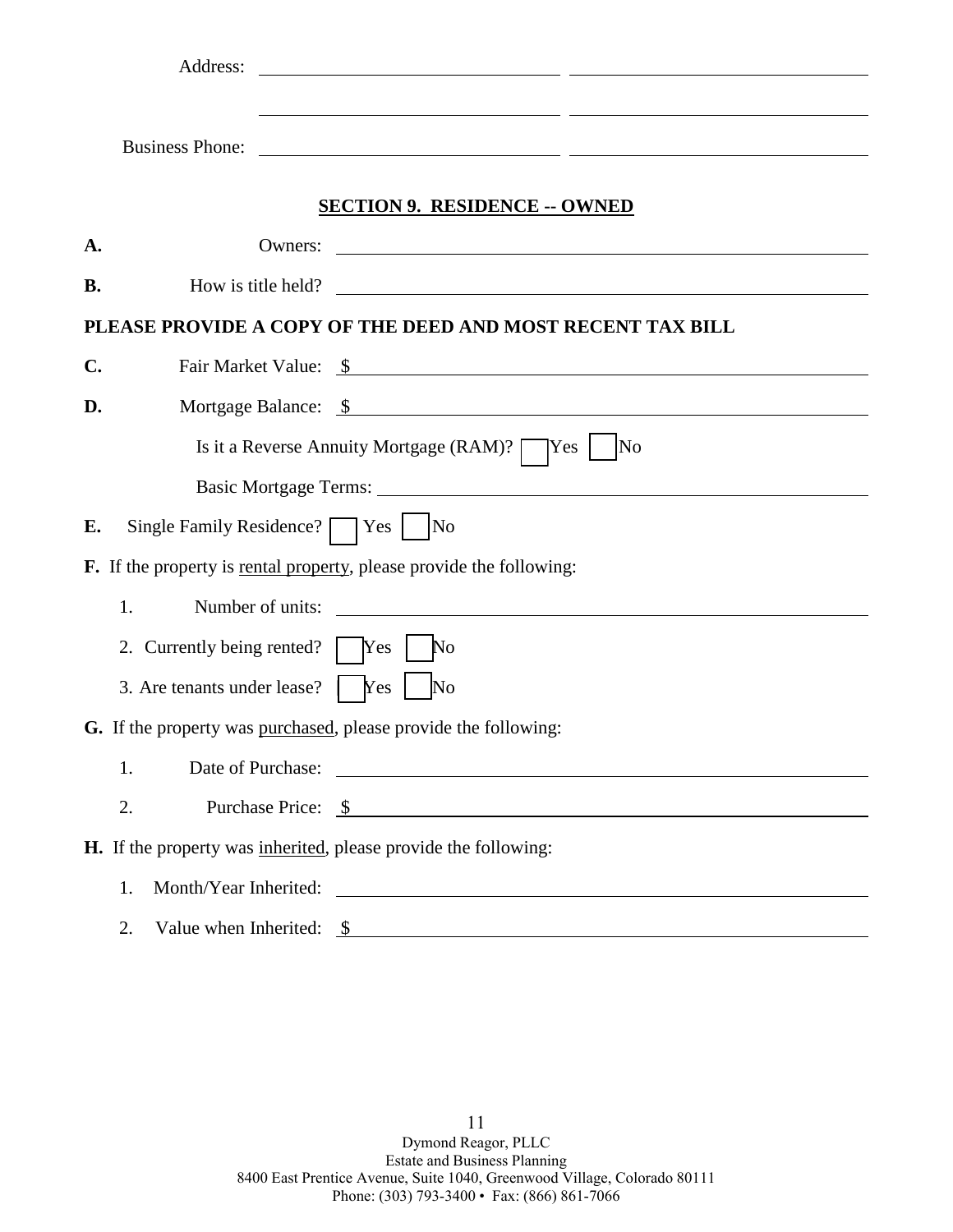**I.** If improvements have been made to the property, please detail the value and nature of them:

|           | <b>J.</b> Have the owners used the capital gains tax exclusion?<br>Yes<br>No                                                                                                                             |
|-----------|----------------------------------------------------------------------------------------------------------------------------------------------------------------------------------------------------------|
|           | K. If at least one occupant of the residence is a child of the individual in need of long-term care, has that<br>child lived in the residence for at least $2 \text{ years?}$ Yes<br>$\overline{\rm No}$ |
|           | If yes, has the child provided personal care to the parent that might have delayed the need for long-<br>1.<br>term care for the parent? $\lceil$<br>$\mathbb{N}^{\text{o}}$<br><b>Yes</b>               |
|           | If so, please describe the nature and duration of the care provided:<br>$2_{\cdot}$                                                                                                                      |
|           |                                                                                                                                                                                                          |
|           |                                                                                                                                                                                                          |
|           | <b>L.</b> Does the person needing care have any living children who are disabled?<br>Yes<br>No                                                                                                           |
|           | If yes, please describe the nature of the disability:                                                                                                                                                    |
|           |                                                                                                                                                                                                          |
|           |                                                                                                                                                                                                          |
|           | M. Does the owner have a sibling who has lived in the house for at least 1 year?<br>Yes<br>No                                                                                                            |
|           | If yes, does the sibling still reside in the home?<br>No<br>r es                                                                                                                                         |
|           | <b>SECTION 10. RESIDENCE -- RENTED</b>                                                                                                                                                                   |
| A.        | Monthly Rent: $$$                                                                                                                                                                                        |
| <b>B.</b> | <b>Residential Care</b><br>Type of Rental:<br>Single Family<br>Apartment<br>Semor Housing<br>Life Care                                                                                                   |
|           | No<br>C. Rental/Lease Agreement?<br>Yes                                                                                                                                                                  |
| D.        | No<br>Is Rent Subsidized?<br>Yes                                                                                                                                                                         |
|           | If so, by whom and amount?<br><u> 1980 - Jan Stein Berlin, amerikansk politiker (</u>                                                                                                                    |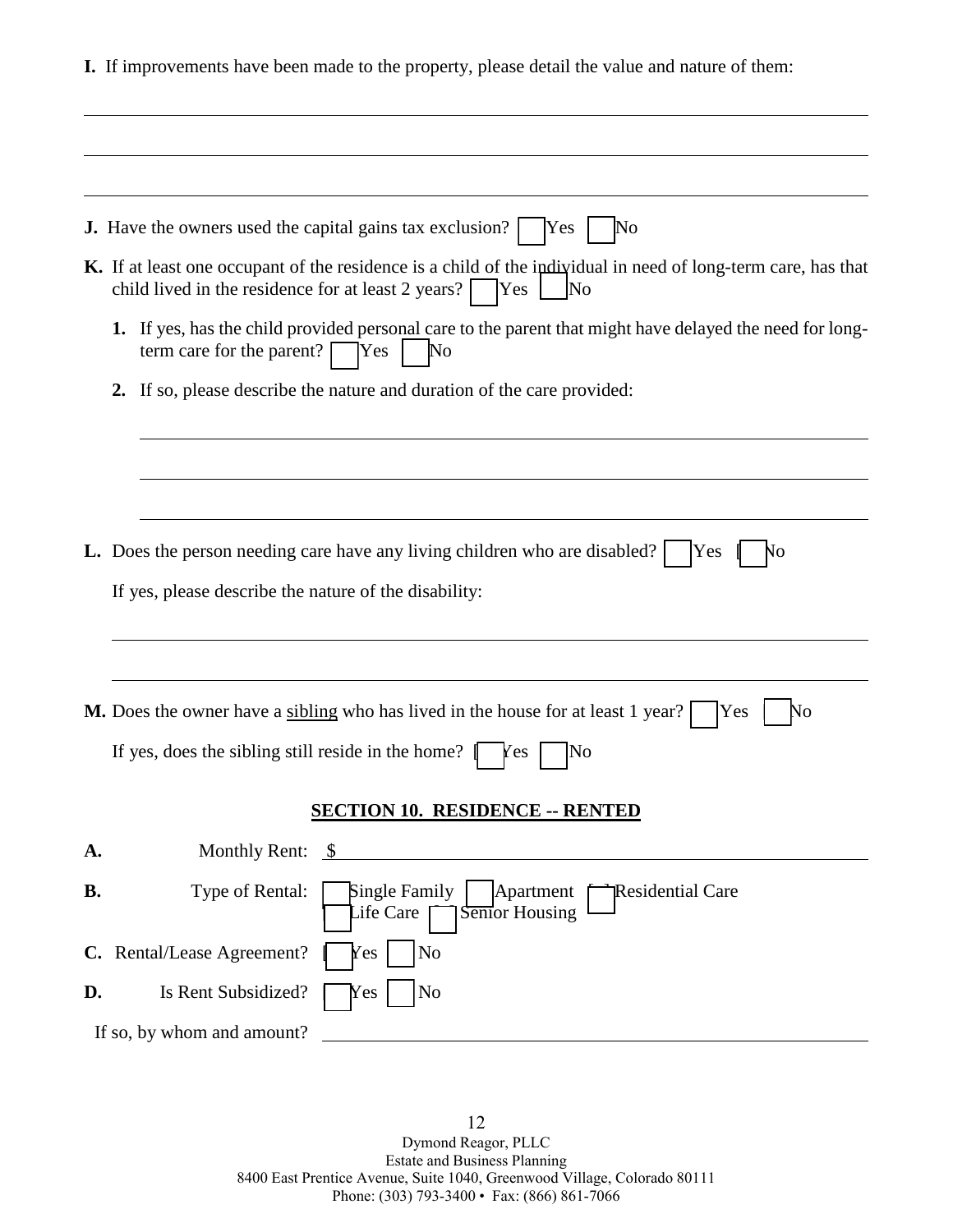## **SECTION 11. LONG-TERM CARE (LTC)**

| A. Client                                        |                             |
|--------------------------------------------------|-----------------------------|
| Currently Receiving LTC? $\Box$ Yes $\Box$ No    |                             |
| If so, date started:                             |                             |
|                                                  |                             |
|                                                  |                             |
|                                                  |                             |
|                                                  |                             |
|                                                  |                             |
| <b>B.</b> Spouse                                 |                             |
| Currently Receiving LTC? $\sqrt{\frac{1}{1}}$ No |                             |
|                                                  |                             |
|                                                  |                             |
| Address:                                         |                             |
|                                                  |                             |
|                                                  |                             |
|                                                  | Administrator or Contact:   |
|                                                  | <b>SECTION 12. HOSPITAL</b> |
| A. Client                                        |                             |
|                                                  |                             |
| Currently in Hospital? $\sqrt{\text{Yes}}$       | $\overline{\text{No}}$      |

13 Dymond Reagor, PLLC Estate and Business Planning 8400 East Prentice Avenue, Suite 1040, Greenwood Village, Colorado 80111 Phone: (303) 793-3400 • Fax: (866) 861-7066

If so, date admitted:

Name/location of hospital:

Description of medical issue: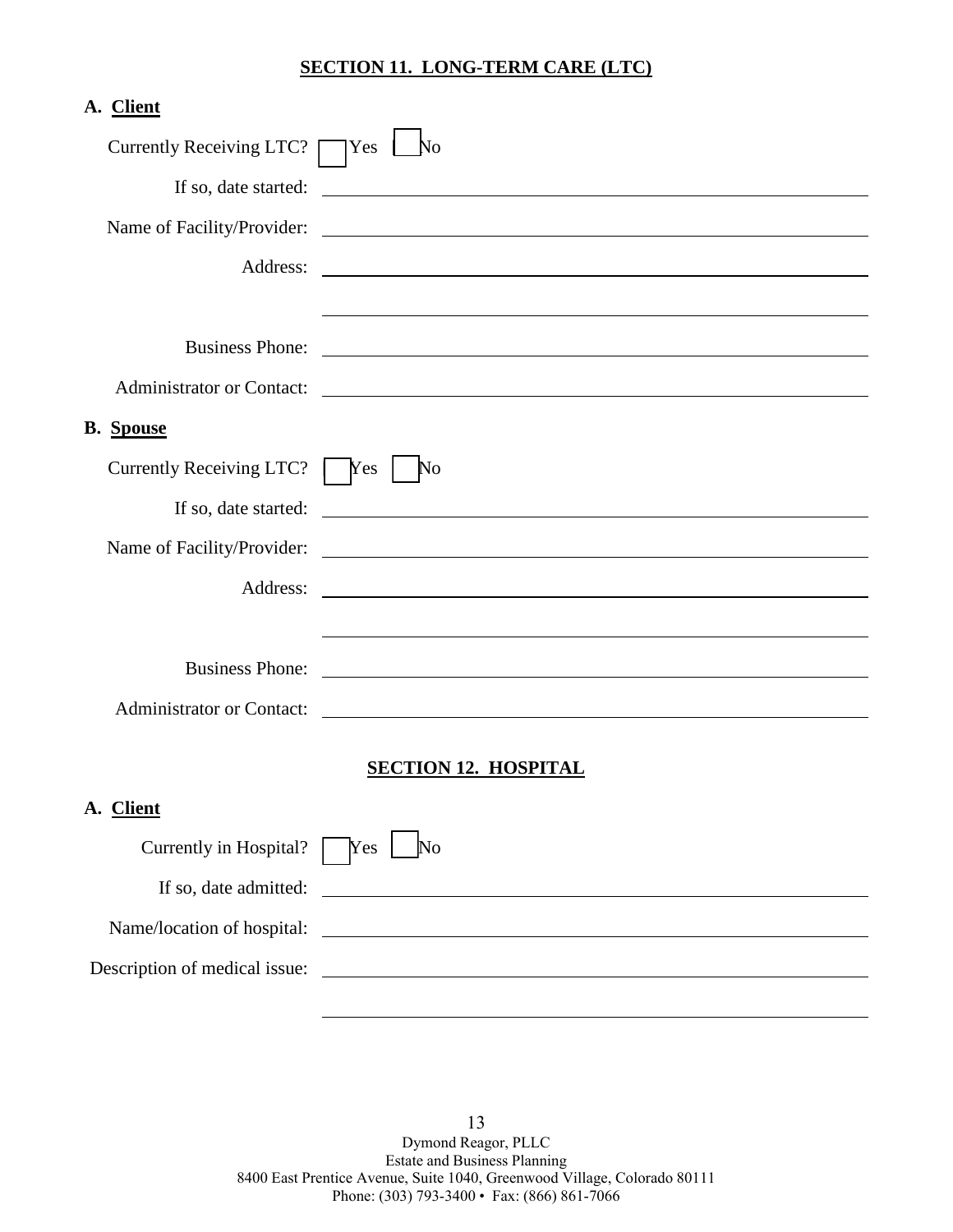| Is LTC placement expected?                | No<br>Yes                                          |
|-------------------------------------------|----------------------------------------------------|
| If so, likely to return home? $\parallel$ | Yes<br>$\overline{\rm No}$                         |
| <b>B.</b> Spouse                          |                                                    |
| Currently in Hospital? [Yes ]             | $\overline{\rm No}$                                |
| If so, date admitted:                     | <u> 1989 - John Stein, Amerikaansk politiker (</u> |
| Name/location of hospital:                |                                                    |
| Description of medical issue:             |                                                    |
|                                           |                                                    |
| Is LTC placement expected?                | Yes<br>N <sub>o</sub>                              |
| If so, likely to return home?             | Yes<br>N <sub>o</sub>                              |

# **SECTION 13. INCOME**

In completing the following section, use the "name on the check" rule; that is, the person whose name appears on the payment vehicle is the "owner" of the income.

## **A. FIXED MONTHLY INCOME**

|    |                               | <b>Client</b>            | <b>Spouse</b> | Joint |
|----|-------------------------------|--------------------------|---------------|-------|
| 1. |                               | Social Security: \$      |               |       |
| 2. |                               | R.R. Retirement: \$      |               |       |
| 3. |                               | Pension: $\frac{\$}{\$}$ |               |       |
| 4. | $\mathcal{S}$ : $\mathcal{S}$ |                          |               |       |
| 5. |                               | $\therefore$ \$          |               |       |
| 6. |                               | $\cdot$ \$               |               |       |

## **B. NON-FIXED MONTHLY INCOME**

|                  |                          | <b>Client</b> | <b>Spouse</b> | Joint |
|------------------|--------------------------|---------------|---------------|-------|
|                  | Interest:                |               |               |       |
| $\overline{2}$ . | Dividends: $\frac{\$}{}$ |               |               |       |
| ◡                |                          |               |               |       |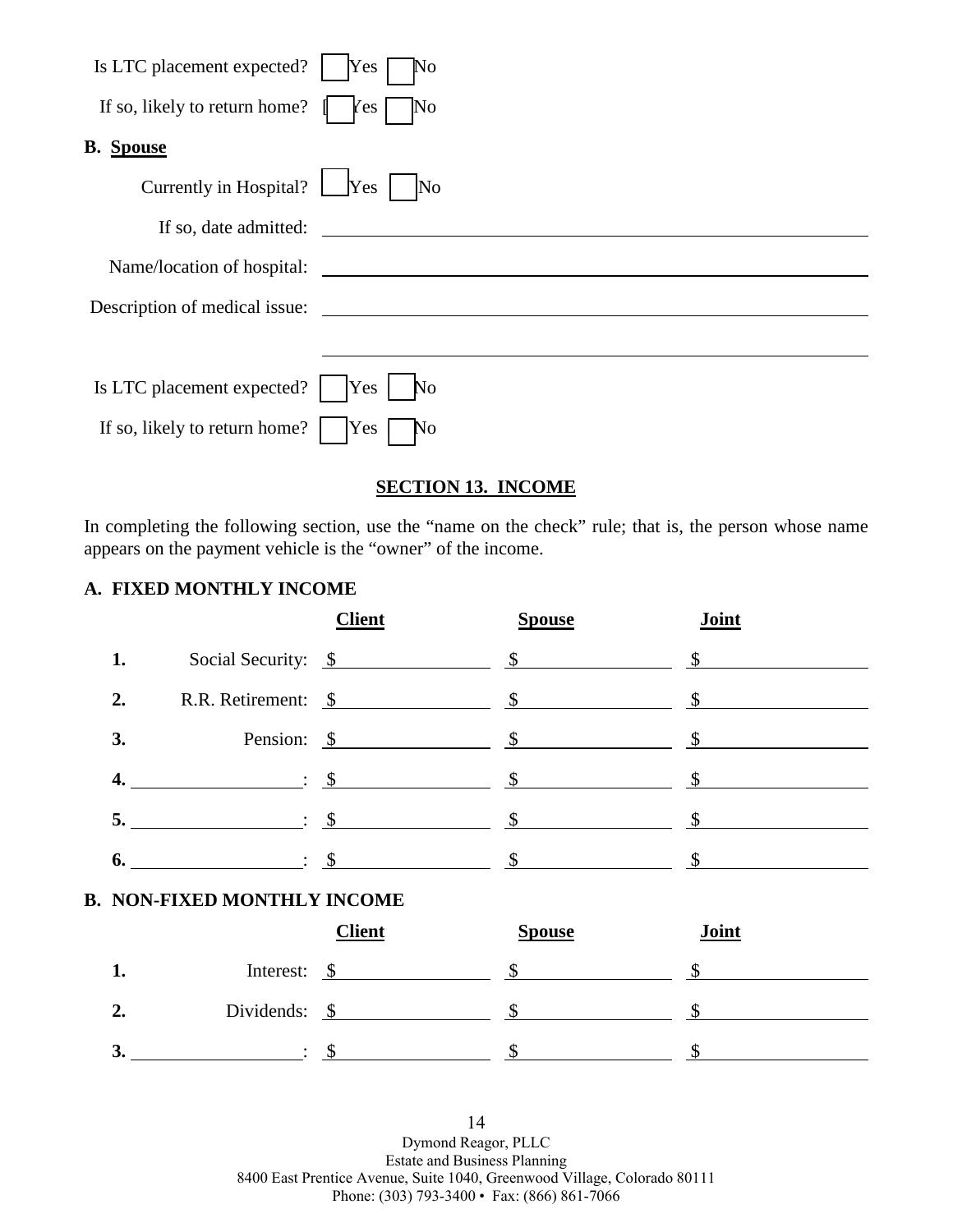| C. | <b>TOTALS</b> (A thru B): $\frac{\$}{\$}$ |  |  |
|----|-------------------------------------------|--|--|

#### **SECTION 14 ASSETS AND RESOURCES**

# **A. CASH AND BANK ACCOUNTS (CDs, Checking, Savings, etc.) (Please provide copies of statements)**

| Name of Bank/Branch | Account No. | <b>Type of Account</b> | Balance/Value        | <b>How Title Held</b> |
|---------------------|-------------|------------------------|----------------------|-----------------------|
| Big Bank/Main St.   | XXX-XXXX    | <b>Savings</b>         | $X_1, X_2, X_3, X_4$ | Jointly w/ son        |
| (sample)            |             |                        |                      |                       |
|                     |             |                        | <sup>¢</sup>         |                       |
|                     |             |                        | \$                   |                       |
|                     |             |                        | \$                   |                       |
|                     |             |                        | \$                   |                       |
|                     |             |                        |                      |                       |
|                     |             |                        |                      |                       |

# **B. SECURITIES (Bonds, Marketable Securities, etc.) (Please provide copies of statements)**

| Name of Company |                | Type of Sec. # Shares/Face Val. Cost | Current Val.                 | How Title Held |
|-----------------|----------------|--------------------------------------|------------------------------|----------------|
| Acme Corp.      | Common         | xx Shares                            | $$ x, xxx.xx$ $$ x, xxx.xx $ | Sole owner     |
| (sample)        | (or Preferred) |                                      |                              |                |
|                 |                |                                      |                              |                |
|                 |                |                                      |                              |                |
|                 |                |                                      |                              |                |
|                 |                |                                      |                              |                |
|                 |                |                                      |                              |                |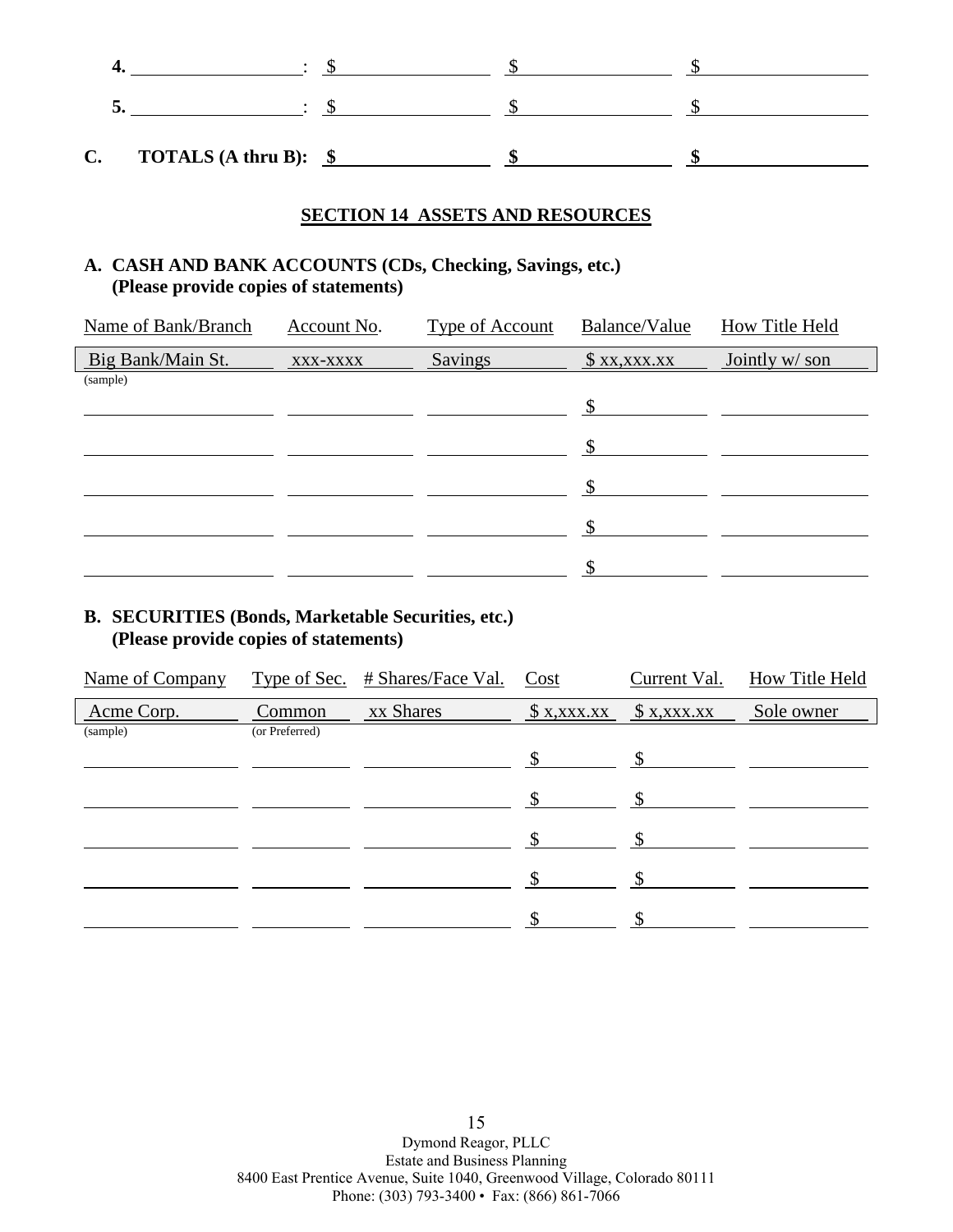# **C. RETIREMENT ACCOUNTS (IRAs, Keoghs, etc.) (Please provide copies of statements and beneficiary designations)**

| Name of Institution | Account No. | Owner  | Beneficiary | Date Est. | <b>Current Value</b> |
|---------------------|-------------|--------|-------------|-----------|----------------------|
| Big Broker          | XXX-XXXX    | Client | Spouse      | Jan, 1970 | $x_{xx,xxxx}$        |
| (sample)            |             |        |             |           |                      |
|                     |             |        |             |           | \$                   |
|                     |             |        |             |           |                      |
|                     |             |        |             |           |                      |
|                     |             |        |             |           |                      |
|                     |             |        |             |           | ¢                    |
|                     |             |        |             |           |                      |

## **D. REAL ESTATE**

# **(Please provide copies of deeds and most recent tax bills)**

| Description (Location) | Cost (Basis)         | Market Value         | Mortgage Bal. | How Title Held |
|------------------------|----------------------|----------------------|---------------|----------------|
| 123 Know Way           | $x_1, x_2, x_3, x_4$ | $x_1, x_2, x_3, x_4$ | x, x, x, x    | Joint tenant   |
| (sample)               |                      |                      |               |                |
|                        | \$.                  |                      | ¢             |                |
|                        |                      |                      |               |                |
|                        |                      |                      |               |                |
|                        |                      |                      |               |                |
|                        |                      |                      |               |                |

## **E. PERSONAL PROPERTY**

| Market Value                    | How Title Held                                             |
|---------------------------------|------------------------------------------------------------|
| Home Furnishings: \$            |                                                            |
| $Cars, RVs, Boats, etc.: \S$    |                                                            |
|                                 |                                                            |
|                                 |                                                            |
|                                 |                                                            |
| $\mathfrak{S}$ : $\mathfrak{S}$ |                                                            |
| $\therefore$ \$                 |                                                            |
|                                 | Jewels, Furs, etc.: $\frac{\$$<br>$\frac{\cdot}{\cdot}$ \$ |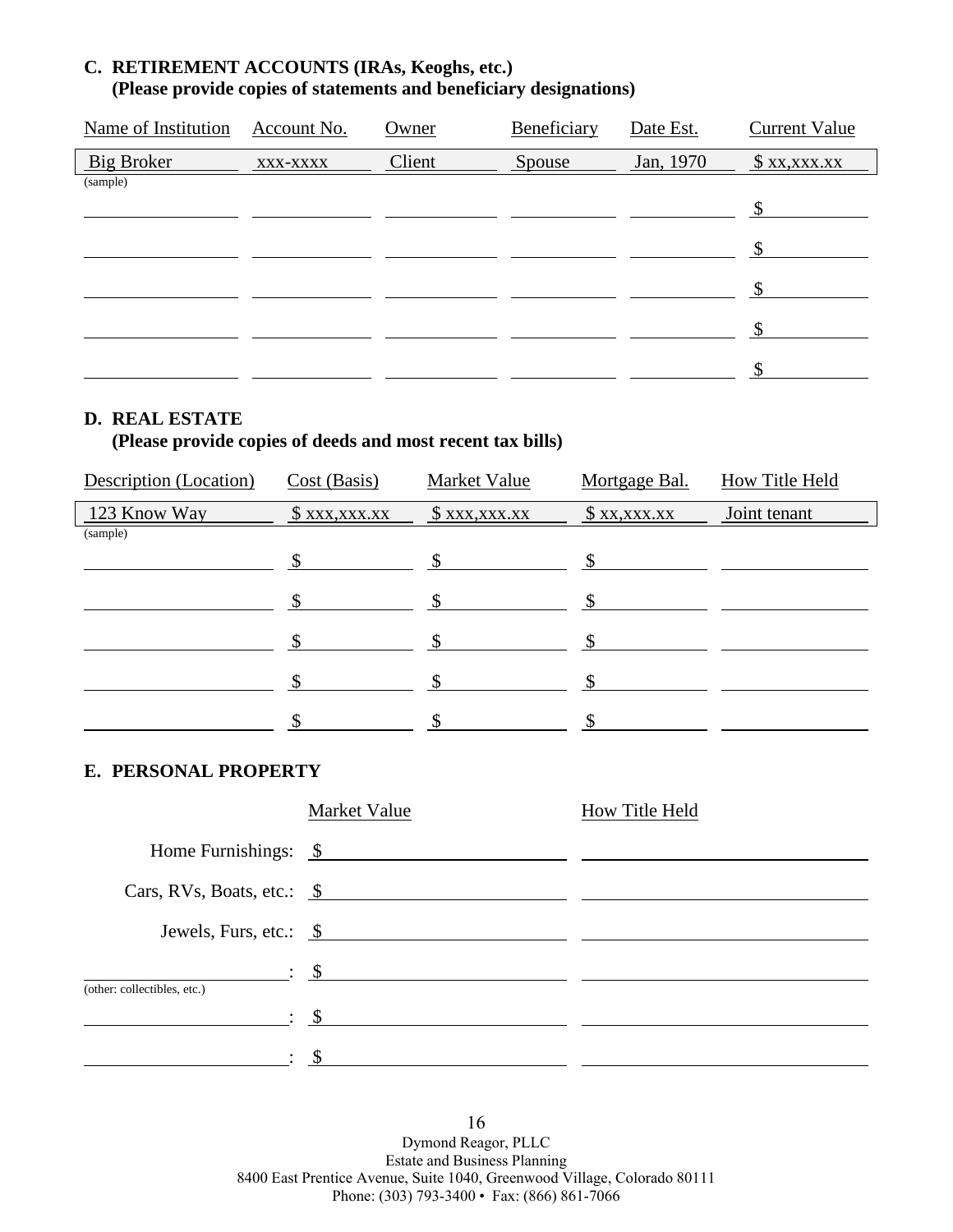## **F. BUSINESS INTERESTS**

If the person needing long-term care has any business interests, please provide a short description giving the name, location, percentage owned, names and relationship of co-owners, and the form of ownership (i.e., sole proprietorship, closely held corporation, partnership, etc.). Please bring a copy of any agreements, financial statements, etc.

# **G. RIGHTS OR INTERESTS IN TRUSTS, ESTATES, OR PROSPECTIVE INHERITANCES**

Briefly describe or give the name of the Trust in which the person needing long-term care has an interest, or the person who is the source of the inheritance. Please provide a copy of the instrument which creates the interest, if available. If not, please advise how we may obtain a copy.

## **H. MISCELLANEOUS**

If the person needing long-term care has any property interests not described above, please explain the nature of the interests and the estimated value of each (but not life insurance—see Section 20).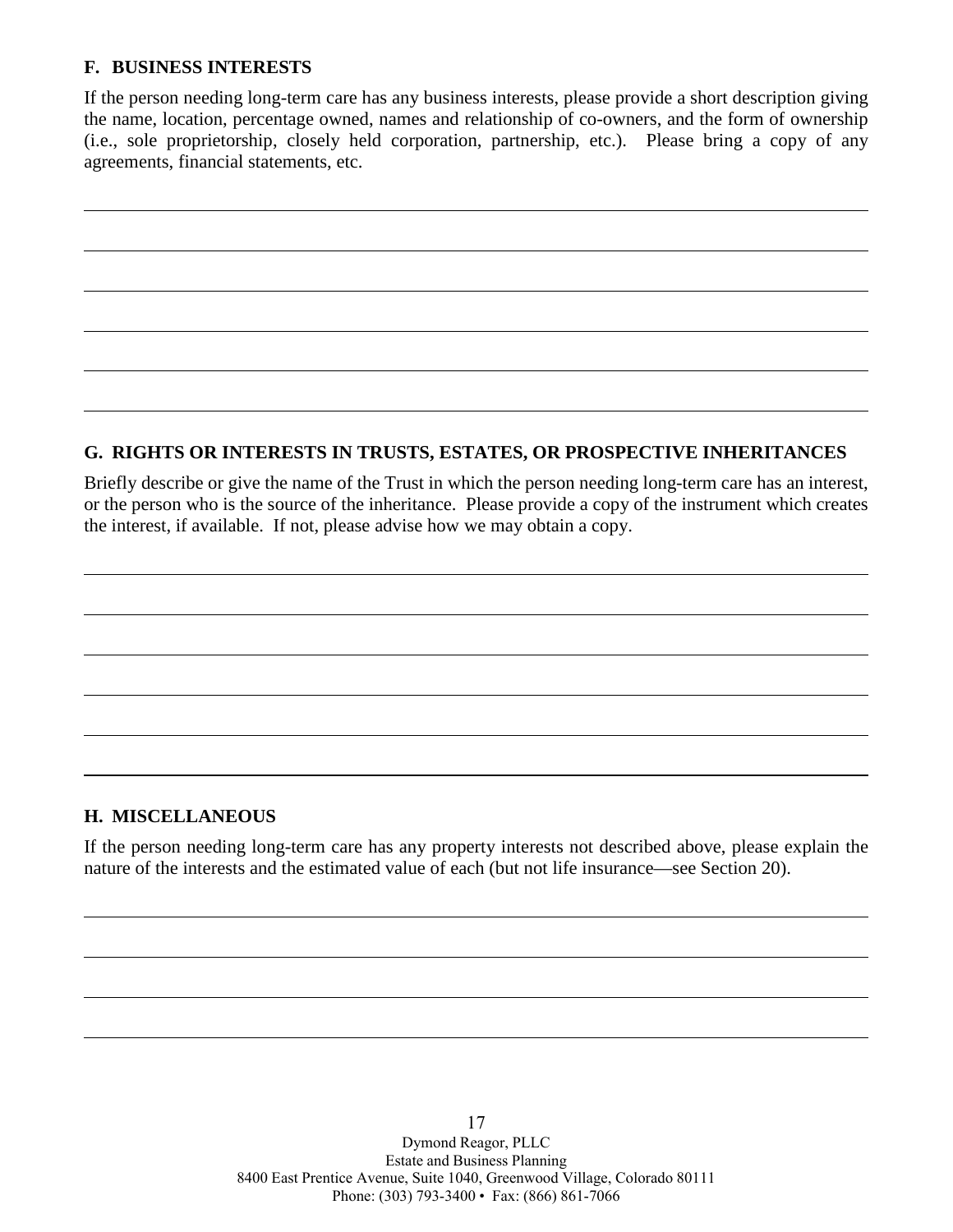## **SECTION 15. EXEMPT RESOURCES**

Under the Medicaid rules, certain items are "exempt" from consideration as an available asset to pay for long-term care. Some of those items are listed below. Please indicate whether the person needing care has the listed items.



# **SECTION 16. PEOPLE PROVIDING ASSISTANCE**

Who now has "assistance" responsibilities? That is, are any family members or other people providing custodial or other types of care to the person needing assistance? Please list name, phone number, and relationship to the person receiving the care.

## **A. Responsible for Client:**

| 1.                                |                |                                       |
|-----------------------------------|----------------|---------------------------------------|
| (name of responsible person)      | (phone number) | (relationship to person needing care) |
| $\overline{2}$                    |                |                                       |
| (name of responsible person)      | (phone number) | (relationship to person needing care) |
| 3.                                |                |                                       |
| (name of responsible person)      | (phone number) | (relationship to person needing care) |
| <b>B.</b> Responsible for Spouse: |                |                                       |
| 1.                                |                |                                       |
| (name of responsible person)      | (phone number) | (relationship to person needing care) |
| 2.                                |                |                                       |
| (name of responsible person)      | (phone number) | (relationship to person needing care) |
| 3.                                |                |                                       |
| (name of responsible person)      | (phone number) | (relationship to person needing care) |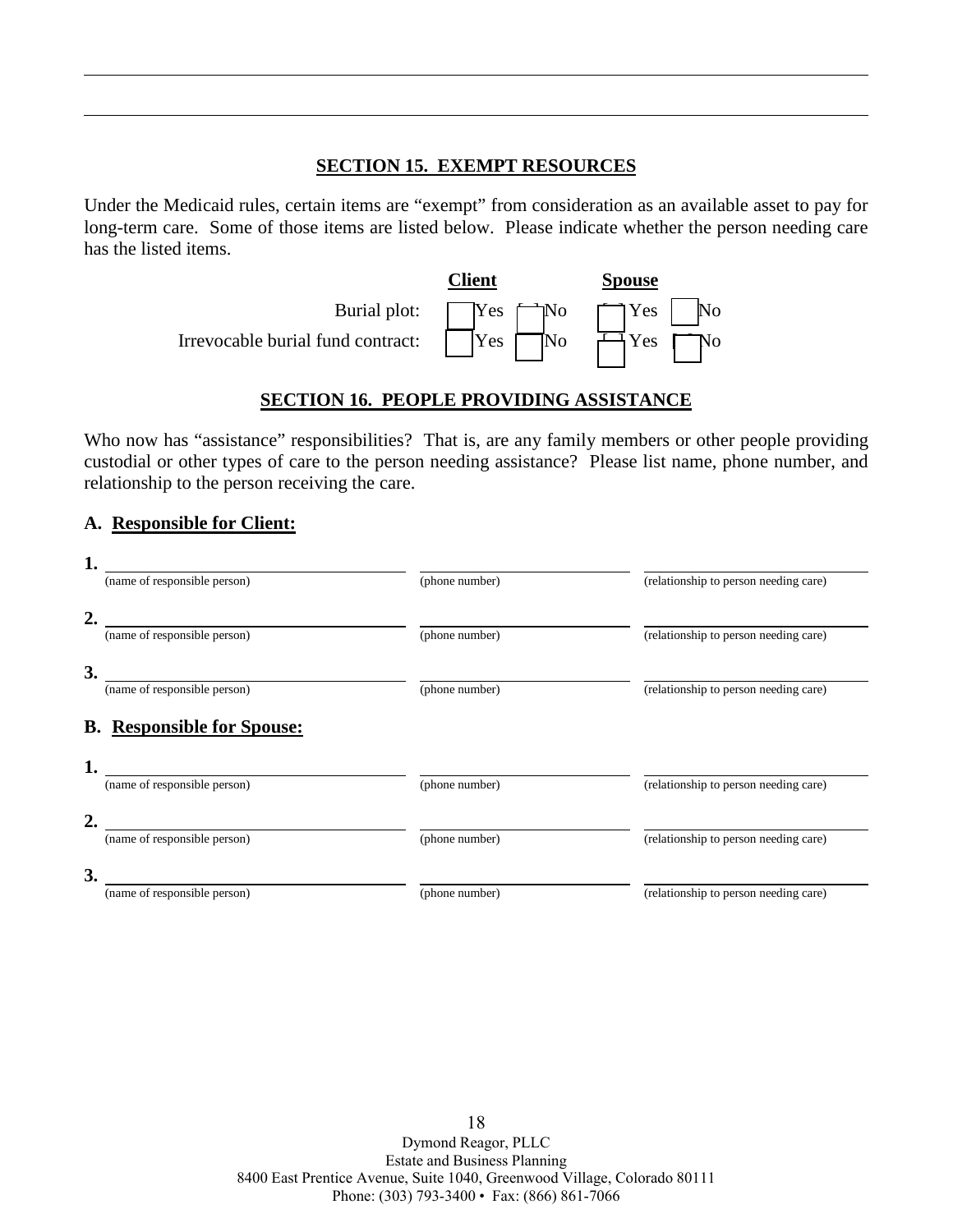## **SECTION 17. UNAVAILABLE CHILDREN**

If the person needing care has any children who are not to be relied upon to help with management or other needs of the parent, please list those children here and briefly explain why you believe they should not be relied upon.

## **SECTION 18. MONTHLY COST OF LIVING**

| 1. | A. HOUSING (ESTIMATED PER MONTH)<br>If home is owned, total<br>cost of mortgage, taxes,                                                                                                                                                                                                                                                                                             | <b>Client</b> | <b>Spouse</b>                                                     | Joint         |
|----|-------------------------------------------------------------------------------------------------------------------------------------------------------------------------------------------------------------------------------------------------------------------------------------------------------------------------------------------------------------------------------------|---------------|-------------------------------------------------------------------|---------------|
|    |                                                                                                                                                                                                                                                                                                                                                                                     |               | utilities, phone, etc.*: $\frac{\$}{\$}$                          |               |
|    | 2. If home is rented, total rent,<br>including maint. fees, if any: $\frac{\$}{\$}$ $\frac{\$}{\$}$ $\frac{\$}{\$}$                                                                                                                                                                                                                                                                 |               |                                                                   |               |
|    | * Is the senior citizen real property tax exemption being used?<br>Is the veterans real property tax exemption being used? $\sqrt{\text{res}}$                                                                                                                                                                                                                                      |               | $\overline{\rm No}$<br>$Yes$  <br>lΝō                             |               |
|    | <b>B. INSURANCE PREMIUMS (PER MONTH)</b>                                                                                                                                                                                                                                                                                                                                            | <b>Client</b> | <b>Spouse</b>                                                     | Joint         |
| 1. |                                                                                                                                                                                                                                                                                                                                                                                     |               | Health insurance: $\frac{\$}{\$}$ $\frac{\$}{\$}$ $\frac{\$}{\$}$ |               |
| 2. | Long-term care insurance: $\frac{\$}{\$}$ $\frac{\$}{\$}$ $\frac{\$}{\$}$                                                                                                                                                                                                                                                                                                           |               |                                                                   |               |
|    | 3. $\overline{\hspace{2cm}3.}$<br>(specify)                                                                                                                                                                                                                                                                                                                                         |               |                                                                   | $\mathbb{S}$  |
|    | (specify)                                                                                                                                                                                                                                                                                                                                                                           |               |                                                                   |               |
|    | C. MEDICAL EXPENSES (ESTIMATED PER MONTH)                                                                                                                                                                                                                                                                                                                                           | <b>Client</b> | <b>Spouse</b>                                                     | Joint         |
| 1. | Non-covered medications: \$                                                                                                                                                                                                                                                                                                                                                         |               |                                                                   | $\mathbb{S}$  |
| 2. | $\frac{\cdot}{\cdot}$ $\frac{\cdot}{\cdot}$ $\frac{\cdot}{\cdot}$ $\frac{\cdot}{\cdot}$ $\frac{\cdot}{\cdot}$ $\frac{\cdot}{\cdot}$ $\frac{\cdot}{\cdot}$<br>(specify)                                                                                                                                                                                                              |               |                                                                   | $\mathcal{S}$ |
|    | 3. $\frac{\sqrt{3}}{2}$ $\frac{\sqrt{3}}{2}$ $\frac{\sqrt{3}}{2}$ $\frac{\sqrt{3}}{2}$ $\frac{\sqrt{3}}{2}$ $\frac{\sqrt{3}}{2}$ $\frac{\sqrt{3}}{2}$ $\frac{\sqrt{3}}{2}$ $\frac{\sqrt{3}}{2}$ $\frac{\sqrt{3}}{2}$ $\frac{\sqrt{3}}{2}$ $\frac{\sqrt{3}}{2}$ $\frac{\sqrt{3}}{2}$ $\frac{\sqrt{3}}{2}$ $\frac{\sqrt{3}}{2}$ $\frac{\sqrt{3}}{2}$ $\frac{\sqrt{3}}{2$<br>(specify) |               |                                                                   | $\mathbb{S}$  |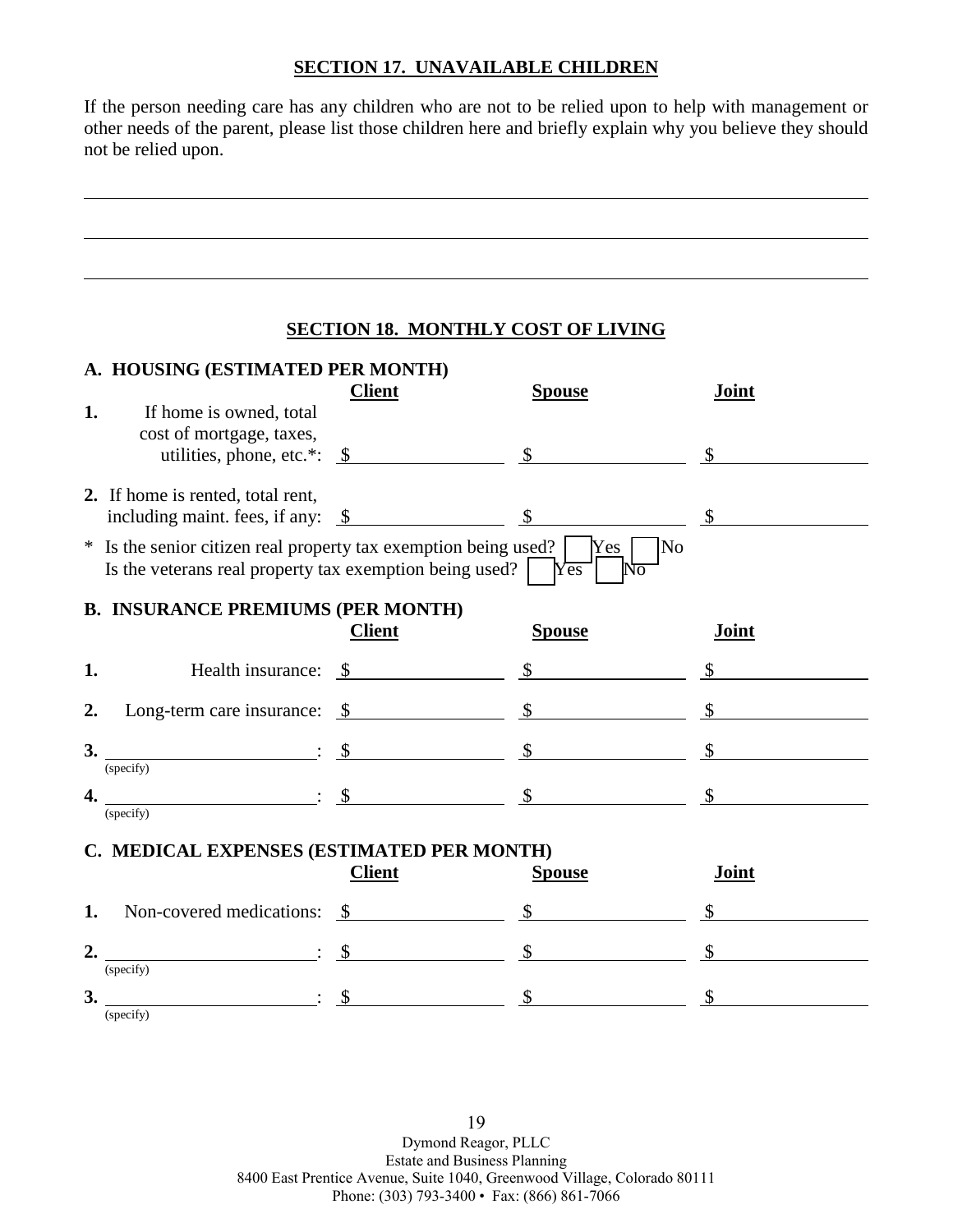|    | D. BASIC LIVING EXPENSES (ESTIMATED PER MONTH)<br>Joint<br><b>Client</b><br><b>Spouse</b> |                       |               |  |  |
|----|-------------------------------------------------------------------------------------------|-----------------------|---------------|--|--|
| 1. |                                                                                           | Food: $\frac{\ }{\ }$ | $\frac{\S}{}$ |  |  |
| 2. |                                                                                           |                       | $\mathbb{S}$  |  |  |
| 3. | Support for children: $\frac{\$}{\$}$                                                     |                       | $\mathbb{S}$  |  |  |
| 4. | $\mathcal{S}$ : $\mathcal{S}$<br>(specify)                                                |                       |               |  |  |
| 5. | $\cdot$ \$<br>(specify)                                                                   |                       |               |  |  |
| E. | <b>TOTALS</b> (A thru D): $\frac{\$}{\$}$                                                 |                       |               |  |  |

## **SECTION 19. HEALTH AND LTC INSURANCE**

If the person needing care has Medicare Parts A, B, or D, private health or long-term care insurance, or is paying for a Medicare supplement policy, please provide the following information:

| Name of Insurer | Policy No.  | Type of Policy |         | Monthly Prem. If LTC, Daily Benefit |
|-----------------|-------------|----------------|---------|-------------------------------------|
| Acme Insurance  | 123-45-6789 | Long-term care | \$3,000 | \$300.00 per day                    |
| (sample)        |             |                |         |                                     |
|                 |             |                |         |                                     |
|                 |             |                |         |                                     |
|                 |             |                |         |                                     |

## **SECTION 20. LIFE INSURANCE**

If the person needing care has life insurance, please provide the following information:

| Name of Insurer | Policy No.  | <b>Type of Policy</b> | <b>Monthly Prem.</b> | <b>Cash Surrender Value</b> |
|-----------------|-------------|-----------------------|----------------------|-----------------------------|
| Acme Insurance  | 123-45-6789 | Whole Life            | \$1,000              | \$10,000                    |
| (sample)        |             |                       |                      |                             |
|                 |             |                       |                      |                             |
|                 |             |                       |                      |                             |
|                 |             |                       |                      |                             |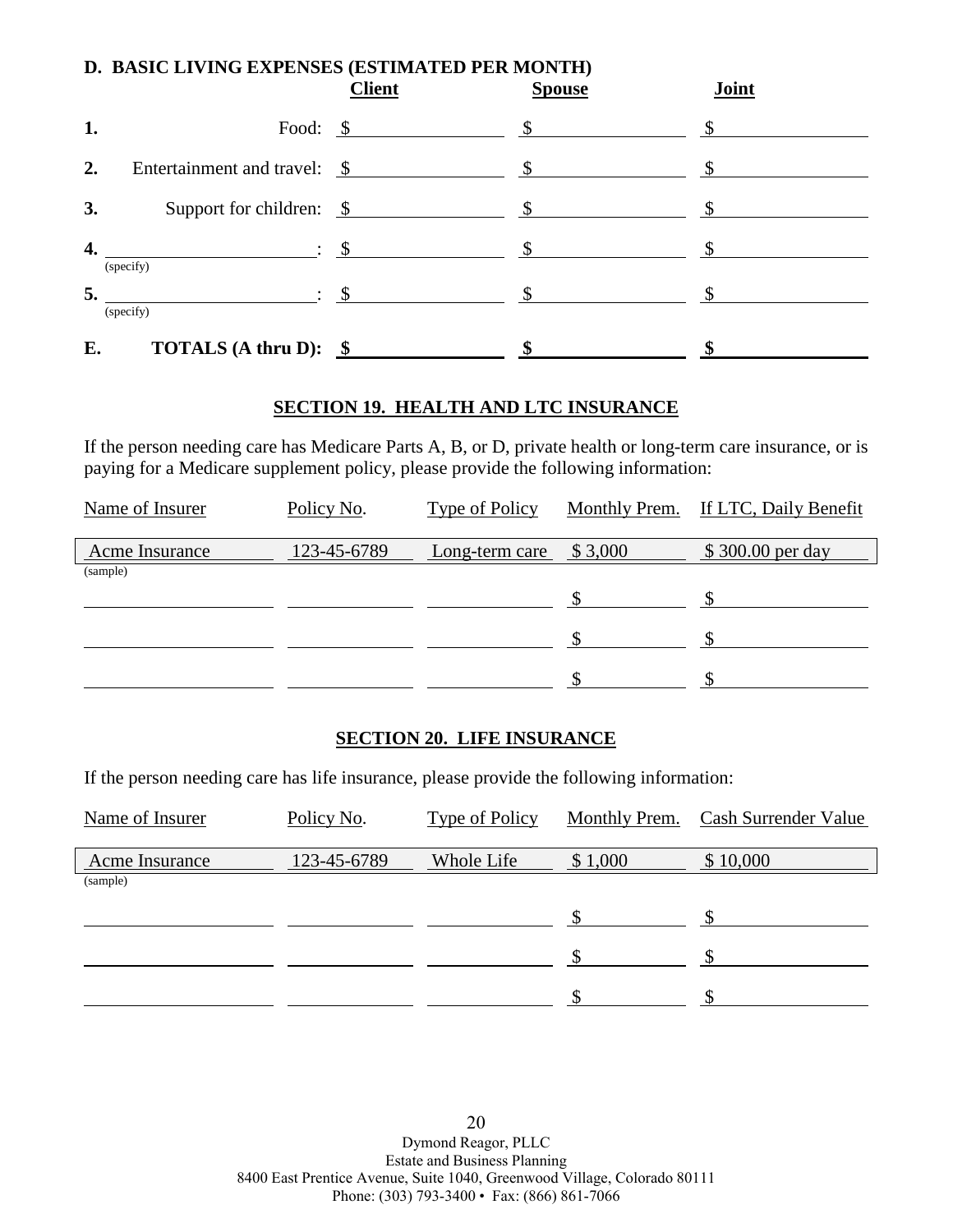## **SECTION 21. PLANNING AND OTHER DOCUMENTS**

Please provide a copy of each document.

|                                           | <b>Client</b> |                        | <b>Spouse</b> |    |
|-------------------------------------------|---------------|------------------------|---------------|----|
| Will:                                     | Yes           | No                     | Yes           | No |
| <b>Revocable Living Trust:</b>            | Yes           | No                     | Yes           | No |
| Pour-Over Will:                           | Yes           | $\overline{\text{No}}$ | Yes           | No |
| General Durable Power of Attorney:        | Yes           | $\overline{\text{No}}$ | Yes           | No |
| Health Care Power of Attorney (or Proxy): | Yes           | N <sub>0</sub>         | Yes           | No |
| Living Will:                              | Yes           | N <sub>0</sub>         | Yes           | No |
|                                           | Yes           | No                     | Yes           | No |
|                                           | Yes           | N <sub>o</sub>         | Yes           | No |
|                                           | Yes           | No                     | Yes           | No |
| (specify)                                 |               |                        |               |    |

## **SECTION 22. TRANSFERS WITHIN 60 MONTHS**

Has the person needing care (or his or her spouse) gratuitously transferred property to someone other than transferor's spouse within the past 60 months? If so, please provide the following information and **copies of gift tax returns, if available**: Please include transfers for financial assistance to anyone, other than in exchange for work.

## **A. Client**

| Recipient                                                                                                                                                                                                                                                                                                                                                                                                                    | Amount/Value of Gift Date of Gift |  |
|------------------------------------------------------------------------------------------------------------------------------------------------------------------------------------------------------------------------------------------------------------------------------------------------------------------------------------------------------------------------------------------------------------------------------|-----------------------------------|--|
| 1. $\frac{\$}{\$}$                                                                                                                                                                                                                                                                                                                                                                                                           |                                   |  |
| 2. $\frac{\text{S}}{\text{S}}$                                                                                                                                                                                                                                                                                                                                                                                               |                                   |  |
|                                                                                                                                                                                                                                                                                                                                                                                                                              |                                   |  |
| 4. $\frac{\text{S}}{\text{S}}$                                                                                                                                                                                                                                                                                                                                                                                               |                                   |  |
| <b>B.</b> Spouse                                                                                                                                                                                                                                                                                                                                                                                                             |                                   |  |
| Recipient                                                                                                                                                                                                                                                                                                                                                                                                                    | Amount/Value of Gift Date of Gift |  |
| 1. $\frac{\ }{s}$ $\frac{\ }{s}$ $\frac{\ }{s}$ $\frac{\ }{s}$ $\frac{\ }{s}$ $\frac{\ }{s}$ $\frac{\ }{s}$ $\frac{\ }{s}$ $\frac{\ }{s}$ $\frac{\ }{s}$ $\frac{\ }{s}$ $\frac{\ }{s}$ $\frac{\ }{s}$ $\frac{\ }{s}$ $\frac{\ }{s}$ $\frac{\ }{s}$ $\frac{\ }{s}$ $\frac{\ }{s}$ $\frac{\ }{s}$ $\frac{\ }{s}$ $\frac{\ }{s}$ $\frac{\ }{s}$                                                                                 |                                   |  |
| 2. $\frac{\text{S}}{\text{S}}$ $\frac{\text{S}}{\text{S}}$ $\frac{\text{S}}{\text{S}}$ $\frac{\text{S}}{\text{S}}$ $\frac{\text{S}}{\text{S}}$ $\frac{\text{S}}{\text{S}}$ $\frac{\text{S}}{\text{S}}$ $\frac{\text{S}}{\text{S}}$ $\frac{\text{S}}{\text{S}}$ $\frac{\text{S}}{\text{S}}$ $\frac{\text{S}}{\text{S}}$ $\frac{\text{S}}{\text{S}}$ $\frac{\text{S}}{\text{S}}$ $\frac{\text{S}}{\text{S}}$ $\frac{\text{S}}$ |                                   |  |
| $\sim$ 3.                                                                                                                                                                                                                                                                                                                                                                                                                    |                                   |  |
|                                                                                                                                                                                                                                                                                                                                                                                                                              | $\frac{\S}{\S}$                   |  |